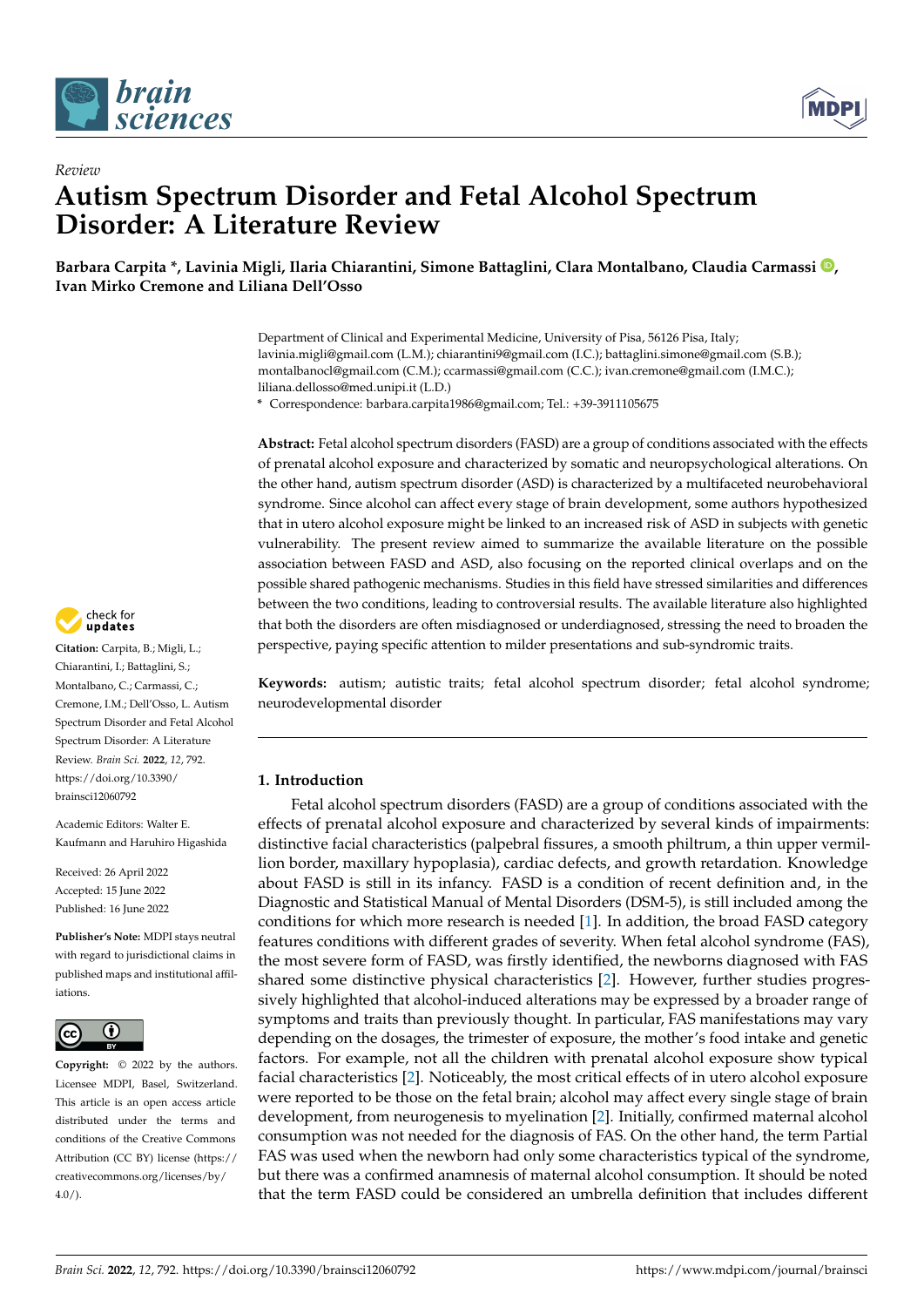kinds of alcohol-related conditions with different grades of severity [\[2\]](#page-14-1). However, the range of conditions related to in utero alcohol exposure may be even broader, eventually including more hidden outcomes, such as sudden infant death [\[3\]](#page-14-2). Prevalence ranges for FASD greatly vary depending on the studies. When all the possible manifestations of prenatal alcohol exposure are taken into account, the prevalence is consistently higher. In one study, the estimated prevalence of FASD was approximately 1 per 100 live births [\[4\]](#page-14-3). The prevalence reported is different depending on the specific population studied and on the socioeconomic status of the subjects. In a retrospective case-control study, 80.3% of 132 identified FAS cases were Native Americans, while 18.2% were Caucasian [\[5\]](#page-14-4). Native Americans showed a greater tendency towards binge drinking, while Caucasians reported different drinking behaviors: peak blood alcohol levels seem to be a critical factor for the effect of alcohol on neurodevelopment [\[5](#page-14-4)[,6\]](#page-14-5). Another point of heterogeneity in prevalence studies is the method of assessment. Intriguingly, May and Gossage [\[7\]](#page-14-6), using an active case assessment method through in-school screening and diagnosis, reported a higher FASD prevalence with respect to other studies (2–5%), confirming that alcohol could be considered the most frequent preventable cause of mental retardation [\[8\]](#page-14-7). According to a systematic review, the general population prevalence of FAS is 1.5 cases per 1000 newborns, but this data represents only the tip of an iceberg since the prevalence ratio of FASD to FAS is generally believed to be around 10 to 1 [\[9\]](#page-14-8). Unfortunately, drinking during pregnancy, and even binge drinking, is still quite common, and the need for universal screening with respect to alcohol exposure was previously stressed in the literature [\[9](#page-14-8)[,10\]](#page-14-9).

Fatty acid ethyl esters (FAEEs) have been studied as a marker of in utero alcohol exposure: when the fetus is exposed to alcohol, FAEEs can be found in the meconium. A review on this topic reported a 22.6% prevalence of high levels of FAEEs in the meconium [\[3\]](#page-14-2). Hutson et al., setting a cut-off of 2 nmol/g for high-risk alcohol exposure, reported that 44% of the meconium samples were above this threshold [\[11\]](#page-14-10). A study performed in Canada found that 2.5% of the meconium samples showed high levels of alcohol exposure: interestingly, this rate was 5 times higher than the rate of high-risk alcohol exposure detected by means of questionnaires [\[12\]](#page-14-11). In a Texan study, an ethanol metabolite, phosphatidylethanol, was measured in 1000 newborns dried blood spot samples in order to evaluate the prevalence of prenatal alcohol exposure, reporting a rate of 8.4% [\[13\]](#page-14-12). However, more research on this topic is needed: while using FAEE as a biomarker could be useful for identifying alcohol-exposed newborns, this method can only be used after childbirth and cannot provide information during the first trimester. The first trimester is very important because in this timespan, teratogen exposure may critically affect the child, and, on the other hand, women may drink more alcohol, being not aware of their pregnancy [\[2](#page-14-1)[,3\]](#page-14-2).

Besides environmental factors, such as the levels of alcohol exposure or the drinking pattern of the mother, another important risk factor for FASD is the amount of genetic susceptibility towards the teratogenic effect of alcohol. A study conducted on twins showed a 100% rate of concordance for FAS in monozygotic subjects, but only a 63% concordance rate for dizygotic ones [\[14\]](#page-14-13).

Autism spectrum disorder (ASD) is a multifactorial condition characterized by deficits in social skills, narrow interests and repetitive behaviors. The definition of ASD includes conditions with different levels of severity, with or without intellectual impairment or language development alterations. Genetic factors play a crucial role in ASD, and siblings of ASD individuals were reported to show a 50 times increased risk of developing ASD with respect to the general population [\[15–](#page-14-14)[17\]](#page-14-15). However, current evidence also supports the role of environmental factors, in particular during intrauterine life, such as maternal food intake, maternal inflammation or air pollution [\[18](#page-14-16)[–21\]](#page-14-17). In particular, different environmental factors may interact with multifaceted genetic underpinnings (featuring multiple susceptibility genes) in shaping the variety of ASD manifestations. The specific grade of severity, the location and timing of the neurodevelopmental alteration may lead to different psychopathological trajectories [\[22](#page-15-0)[–24\]](#page-15-1).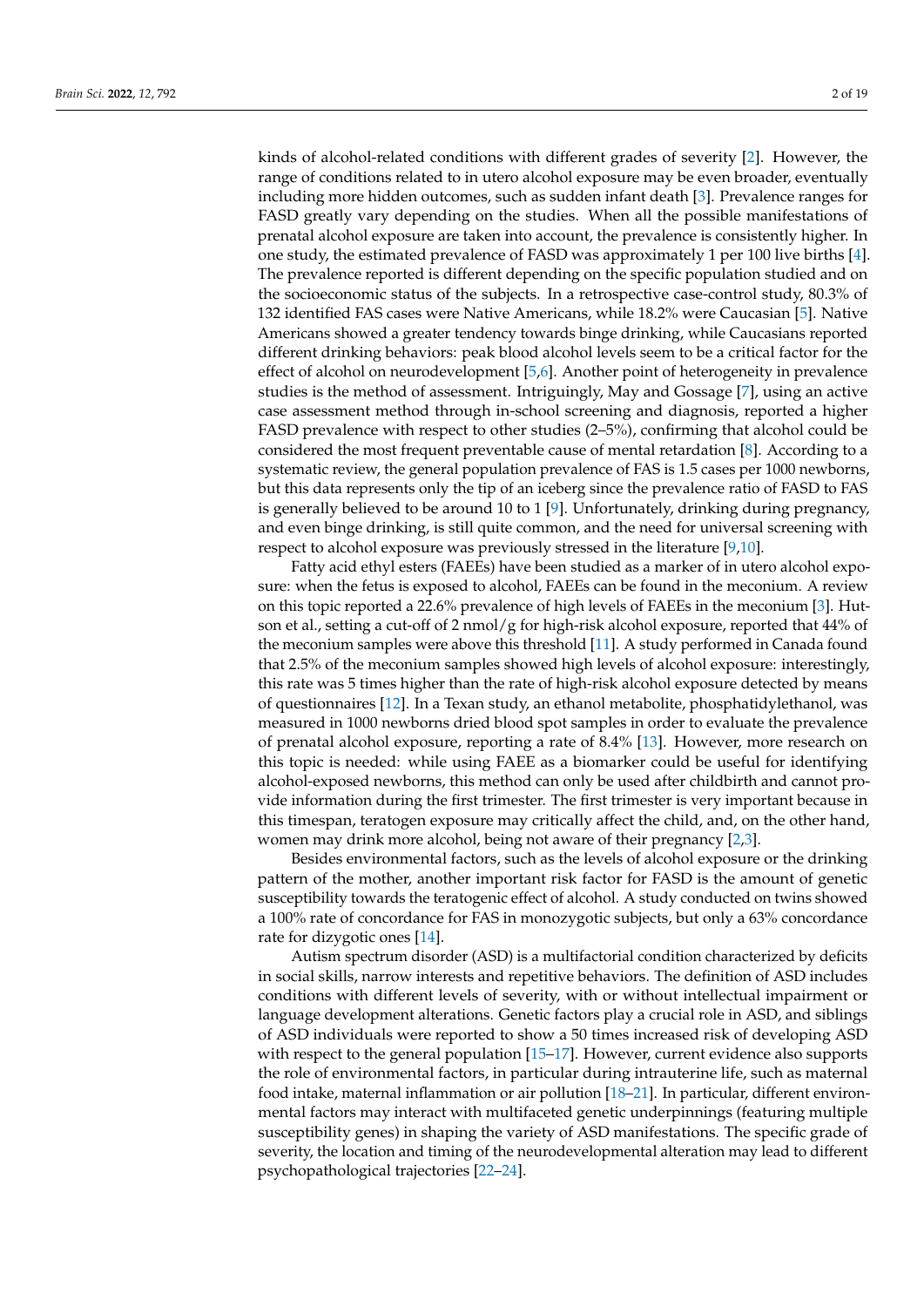To date, studies about the possible association between FASD and ASD are still limited in number, leading to controversial results [\[18\]](#page-14-16). A systematic review and meta-analysis reported that ASD seems to be present in 2.6% of FASD children, which is a rate almost two times higher than that reported in the general US population [\[25\]](#page-15-2).

Prenatal alcohol exposure can result in impaired brain function, affecting every single stage of neurodevelopment [\[2](#page-14-1)[,5\]](#page-14-4). Therefore, it is possible that high levels of in utero alcohol exposure may be linked not only to FASD, but to an increased risk of ASD as well.

In this framework, the aim of this work was to review the available studies on the relationship between ASD and in utero alcohol exposure, also focusing on the reported overlaps between ASD and FASD and on the possible shared pathogenic mechanisms. In particular, we aimed to summarize the findings from previous studies, also focusing on the possible relationships between different works, in order to evaluate if some conclusion in this field may be reached on the basis of the available literature or to identify the need for additional research.

## **2. Methods**

A comprehensive literature search was performed in order to identify all studies focused on the topic of the relation between ASD and FASD. The literature search was led on multiple databases (Pubmed, Scopus, Web of Science) using the following keywords: alcohol embryopath\*, alcohol\* related\* birth defect\*, arbd, arnd, fae, fas, fasd, fetal alcohol syndrome, fetal alcohol spectrum disorder, autism spectrum disorder\*, autism, neurodevelopmental disorder, biological correlates, pathogenic mechanisms. We included studies published from 1980 to 2022 in the English language and in peer-reviewed journals. Studies were excluded if not written in the English language; case reports were also excluded. Among the identified works, those actually focused on the investigated topic have been included in the review.

# **3. Prevalence Studies on the Link between ASD and Maternal Alcohol Consumption or FASD**

#### *3.1. Studies Focusing on In Utero Alcohol Exposure among Subjects Already Diagnosed with ASD*

A case-control study compared data collected from 102 autistic individuals and 106 developmentally disabled controls of similar age, sex ratio and non-verbal intelligence, failing to find a significant association between maternal alcohol consumption during pregnancy and ASD. However, mothers of the controls reported a significantly higher alcohol intake during pregnancy [\[26\]](#page-15-3). Another case-control study examined prenatal and perinatal risks among three different subgroups: subjects with ASD (121 individuals), subjects with pervasive developmental disabilities (75 individuals) and controls (311 individuals). A significant association between alcohol exposure and ASD was not found. However, the pervasive developmental disorder group was associated with a higher smoking exposure during pregnancy [\[27\]](#page-15-4).

The SEED study (Study to Explore Early Development) is a multi-centric case-control study comparing alcohol exposure in different time periods in a group of subjects with ASD (684 children), a group of individuals with non-ASD developmental disorders (869 children) and 962 controls. The presence, timing and levels of mothers' alcohol consumption were collected through self-report assessment methods. The study highlighted no association between low levels of maternal alcohol use and ASD or non-ASD developmental disorder. An inverse association was instead found in the preconception period and in the third trimester. This inverse association may be linked to the retrospective design of the study: participants were asked about their alcohol consumption during pregnancy two to five years after the event. In addition, the self-reported assessment may be biased by the possible tendency toward under-reporting alcohol use during pregnancy, especially in the case of mothers of unhealthy children. Other possible explanations may be linked to genetic causes or to the fact that healthy women may be more prone to occasionally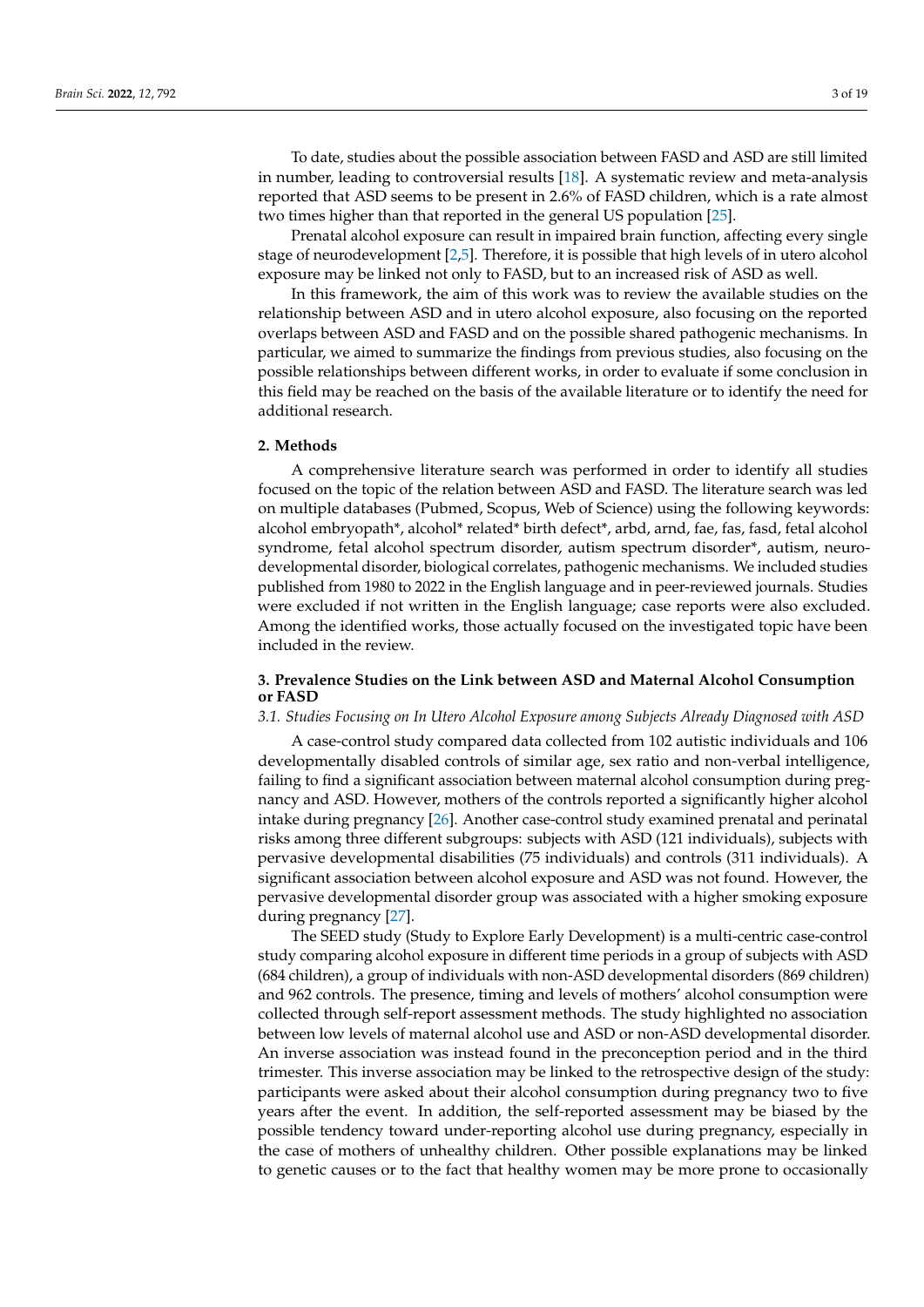drink alcohol than women with complicated pregnancies or with unhealthy children from previous pregnancies [\[28\]](#page-15-5). Studies are summarized in Table [1.](#page-3-0)

<span id="page-3-0"></span>**Table 1.** Studies focusing on in utero alcohol exposure among subjects already diagnosed with ASD.

| Reference                             | Participants                                                  | <b>Main Findings</b>                                                                                                                                                          |
|---------------------------------------|---------------------------------------------------------------|-------------------------------------------------------------------------------------------------------------------------------------------------------------------------------|
| [26] Williams et al. (2003)           | 102 AU<br>106 DD                                              | No association between mother alcohol intake and<br>autism.                                                                                                                   |
| [27] Visser et al. $(2012)$           | 121 ASD<br>75 DD<br>311 controls                              | No association between mother alcohol intake and<br>autism.                                                                                                                   |
| [28] Singer A.B. (2017)<br>SEED Study | 684 ASD<br>869 DD<br>962 controls from the general population | No association between low levels of maternal<br>alcohol intake and ASD or DD.<br>An inverse association was found in the<br>preconception period and in the third trimester. |

Autistic subjects: AU; developmentally disabled: DD; autism spectrum disorder: ASD; Study to Explore Early Development: SEED.

## *3.2. Studies on the Prevalence of ASD Diagnosis in Children with Different Levels of Alcohol Prenatal Exposure or FASD*

A prevalence study realized in Saskatchewan, a Canadian region with a high prevalence of FAS, detected an ASD prevalence of  $3.4\%$  (n = 7) in a clinical sample of 207 ascertained cases of FAS [\[29\]](#page-15-6).

Aronson et al. performed a follow-up evaluation of 24 children (age range 11–14 years) whose mothers abused alcohol during pregnancy. Among them, 2 subjects were diagnosed with Asperger syndrome and one with an autistic-like condition. According to the authors, the frequency and severity of the clinical correlates were associated with the level of in-utero alcohol exposure [\[30\]](#page-15-7). In addition, the study reported that early fostering did not eliminate the effect of in utero alcohol exposure, stressing that neurodevelopmental and behavioral outcomes of alcohol abuse during pregnancy were related to biological and not to psychosocial factors. Moreover, the authors pointed out that children whose mothers discontinued alcohol consumption in the second and third trimesters did not show developmental alterations, suggesting that these months could be crucial for the development of the executive functions that result to be impaired in ASD [\[30\]](#page-15-7).

O'Connor and colleagues selected 23 children with in utero heavy alcohol exposure. Among them, 17 subjects were affected by alcohol-related neurobehavioral disorders, while the others reported a diagnosis of FAS/partial FAS. The prevalence of psychiatric disease in this group was evaluated, and the most frequent diagnosis was mood disorder, but there was 1 child (4% of the sample) with pervasive developmental disorder [\[31\]](#page-15-8). Green et al. investigated 97 FASD subjects and 92 controls with the aim of evaluating the prevalence of executive dysfunctions in FASD children. Subjects were assessed using neuropsychological tests of the Cambridge Neuropsychological Test Automated Battery. The study also considered the presence of comorbidities. A diagnosis of ASD was detected in 2 FASD subjects (2.3% of the clinical sample), while no ASD cases were reported in the control group [\[32\]](#page-15-9). Bell et al. performed a retrospective review on charts, examining 1063 cases referred to two FASD clinics [\[33\]](#page-15-10). They only selected cases with a confirmed diagnosis, resulting in a final sample of 425 patients. While the main goal of the study was to evaluate if FASD children reported a higher prevalence of epilepsy/seizures, the authors also highlighted that 8 children (1.9%) had a confirmed autism diagnosis.

Landgren et al., in a study on 71 children adopted from Eastern Europe, revealed a 52% rate of subjects (n = 37) with FASD. Authors reported that at least 34% of the biological mothers abused alcohol during pregnancy, but this data was probably underestimated. Autism was diagnosed in 9% of the sample, according to DSM-IV criteria. While the authors did not recruit a control group, the prevalence rates of ASD were strikingly higher than those reported in the general population [\[34\]](#page-15-11). Eliasen et al. led a study in a large cohort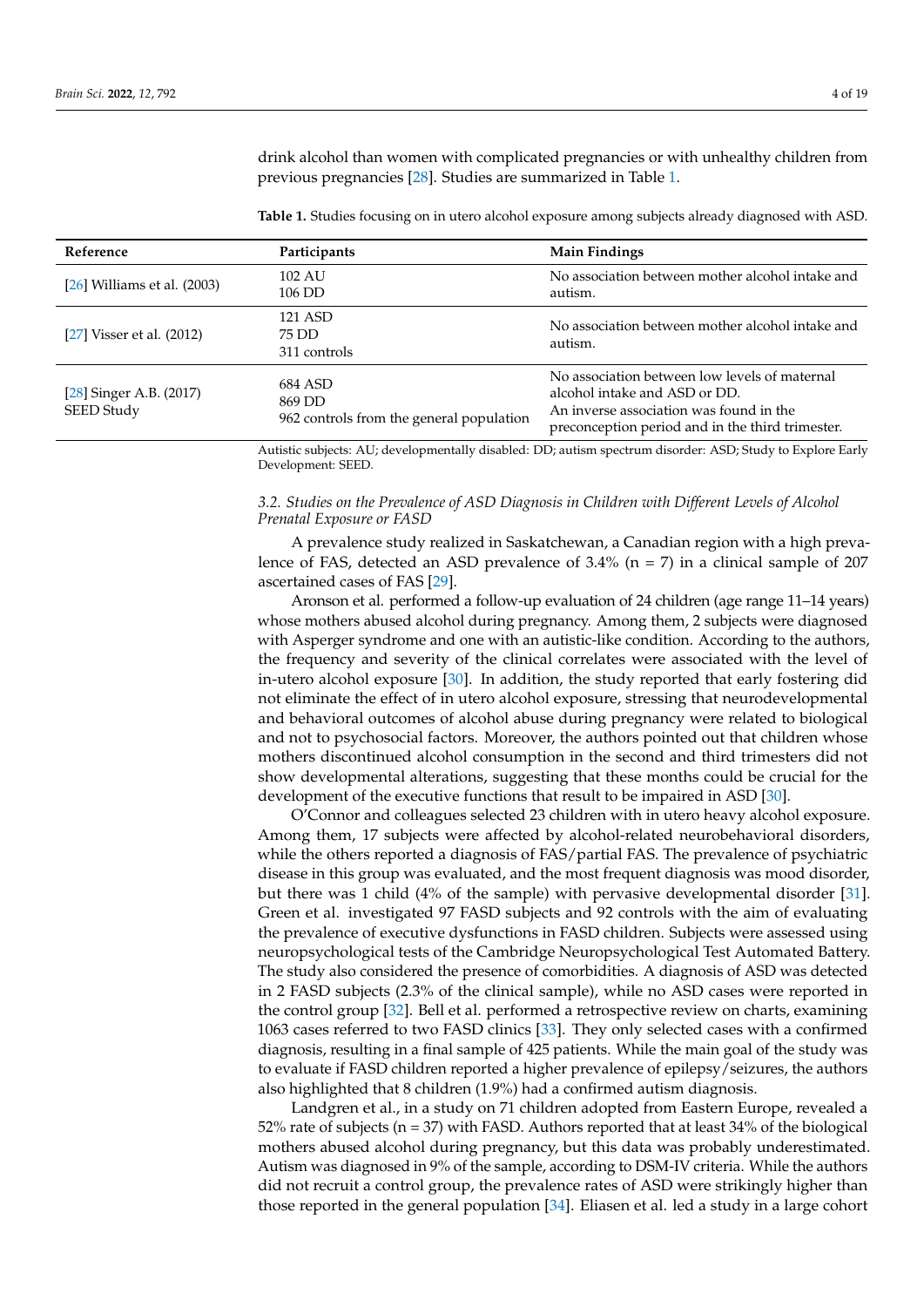of 80,552 Danish children and mothers who were followed during pregnancy and until the child was around 7 years old. According to the Danish Central Psychiatry Register, 401 children were diagnosed with ASD and 157 with infantile autism. The study did not report a significant association between ASD and average alcohol consumption, while binge drinking during pregnancy was associated with a lower risk of ASD. Despite the large sample size and the prospective design of the study, it should be taken into account that the assessment of alcohol during pregnancy through self-report methods may have affected the results [\[35\]](#page-15-12). In addition to the issue of self-report assessment, the same authors stressed that other confounding factors might be responsible for the reported lower risk of ASD among mothers with binge drinking habits, such as the lower consumption of alcohol among women at high risk for reproductive failure [\[35\]](#page-15-12). Stevens and colleagues compared 25 children with FASD and 17 controls. They found that FASD children showed significantly higher autistic traits, such as poorer social skills, more behavioral problems and higher scores on autism-related psychometric instruments [\[36\]](#page-15-13). Chasnoff et al. evaluated the rate of missed diagnoses/misdiagnosis of FASD in 547 children. Among 156 subjects correctly diagnosed with FASD, 5% of the sample reported a comorbid autism/pervasive development disorder. This study revealed a high rate of FASD missed diagnosis (80.1%) and of change in the diagnosed mental condition, thus stressing the importance of an extensive multidisciplinary evaluation [\[37\]](#page-15-14).

A study performed in a small sample of 21 subjects with FASD suggested instead an association between heavy alcohol exposure and ASD, reporting that 72% of FASD individuals (n = 16) met the International Classification of Diseases (ICD)-10 criteria for ASD. The authors also compared the group of ASD subjects with a control group of ASD children without alcohol exposure, reporting differences in ASD manifestations between prenatally alcohol-exposed and non-exposed ASD groups. In particular, alcohol-exposed ASD subjects seemed to show a passive or bizarre type of social interaction (with a higher tendency to be bullied and to report a lack of common sense) rather than aloofness and to show milder coordination deficits with respect to non-exposed ASD subjects [\[38\]](#page-15-15). However, due to the small sample size, further research is needed to confirm the findings of this study. Another work from Mukherjee and colleagues investigated the possible impact of neglect and prenatal alcohol exposure on child neurodevelopment. The clinical sample was composed of 99 subjects diagnosed with FASD, aged from 6 to 26 years. A 68% rate of ASD and/or social communication disorder was reported. No significant difference was found between subjects exposed or not to neglect [\[39\]](#page-15-16).

Gallagher et al. reported data from "The Millennium Cohort Study", a retrospective analysis performed on a cohort of 18168 mother–child pairs. Information about mothers' alcohol consumption and about the presence of ASD in the offspring was collected via parental questionnaires: mothers' alcohol intake during pregnancy was classified as light, moderate or heavy. The study failed to find a significant association between ASD diagnosis among children and alcohol intake. Only a non-statistically significant association was found in the case of heavy alcohol intake. However, as in the case of previous investigations featuring self-report assessment methods, since the information retrieval was made retrospectively, a certain amount of recalling biases and under-reporting for social desirability should be considered when evaluating results from this study [\[40\]](#page-15-17). Studies are summarized in Table [2.](#page-5-0)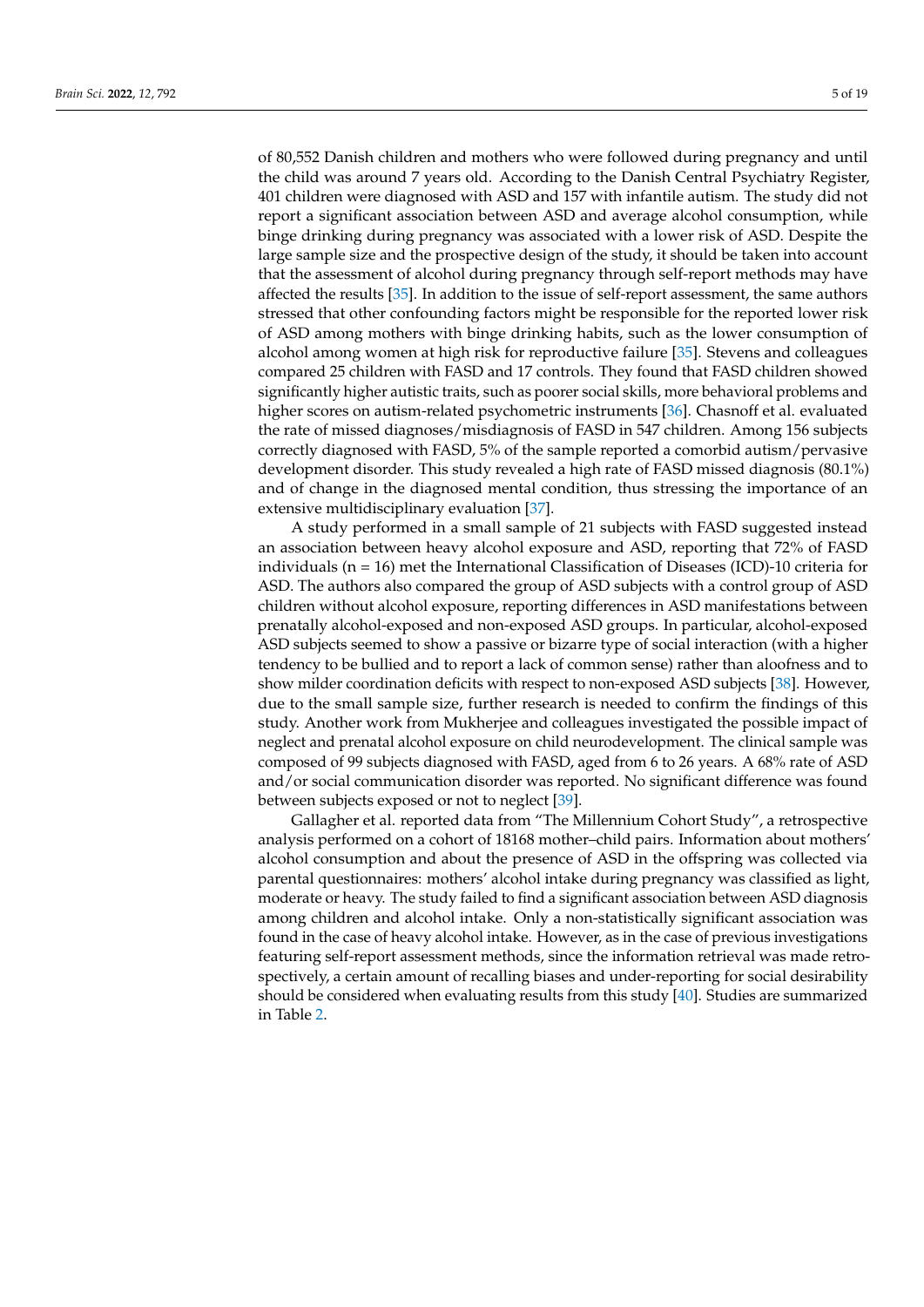| Reference                        | Participants                                                                            | <b>Main Findings</b>                                                                                                                                                                             |
|----------------------------------|-----------------------------------------------------------------------------------------|--------------------------------------------------------------------------------------------------------------------------------------------------------------------------------------------------|
| [29] Habbick et al. (1996)       | <b>207 FAS</b>                                                                          | 7 cases of ASD                                                                                                                                                                                   |
| [30] Aronson et al. (1997)       | 24 children from mothers with alcohol abuse<br>during pregnancy                         | 3 cases of ASD: 2 with Asperger's<br>Syndrome and another with autistic-like<br>condition<br>10 cases of ADHD<br>6 cases of mental retardation                                                   |
| [31] O'Connor et al. (2002)      | 23 children (with in utero alcohol exposure and<br>with IQ equal to or greater than 70) | No child with ASD<br>17 cases of ARND<br>6 cases of FAS/partial FAS                                                                                                                              |
| [32] Green et al. (2009)         | 97 FASD<br>92 controls                                                                  | 2 cases of ASD in FASD group<br>Children with FASD demonstrated<br>deficits in planning and spatial working<br>memory                                                                            |
| [33] Bell et al. (2010)          | 425 FASD from an original sample of 1063 subjects                                       | 8 cases of ASD                                                                                                                                                                                   |
| $[34]$ Landgren et al. $(2010)$  | 71 children adopted from eastern Europe                                                 | 37 cases of FASD<br>6 cases of autism<br>36 cases of ADHD                                                                                                                                        |
| [35] Eliasen et al. (2010)       | 80552 Danish children and their mothers                                                 | 401 cases of ASD<br>157 cases of infantile autism<br>No association between ASD and average<br>alcohol consumption<br>Binge drinking during pregnancy was<br>associated with a lower risk of ASD |
| [36] Steven et al. (2013)        | 25 FASD<br>17 controls                                                                  | Higher prevalence of autistic traits in<br>FASD children                                                                                                                                         |
| [37] Chasnoff et al. (2015)      | 547 foster or adopted youth referred to a mental<br>health center                       | 156 cases of FASD; among them, 8 cases<br>(5%) with autism/pervasive<br>development disorder<br>High rate of previous FASD missed<br>diagnosis/ misdiagnosis                                     |
| [38] Mukherjee et al. (2016)     | 21 FASD                                                                                 | 16 cases (72%) of ASD                                                                                                                                                                            |
| $[40]$ Gallagher et al. $(2018)$ | 18168 mother-child pairs                                                                | No significant association between ASD<br>in children and alcohol intake.                                                                                                                        |
| [39] Mukherjee et al. (2019)     | 99 FASD                                                                                 | 68% of the sample with ASD or social<br>communication disorder.                                                                                                                                  |

<span id="page-5-0"></span>**Table 2.** Studies on the prevalence of ASD diagnosis in children with different levels of alcohol prenatal exposure or FASD.

Fetal alcohol syndrome: FAS; autism spectrum disorder: ASD; attention deficit hyperactivity disorder: ADHD; intelligence quotient: IQ; alcohol-related neurobehavioral disorders: ARND, fetal alcohol spectrum disorder: FASD.

#### **4. Similarities between FASD and ASD Children**

Besides epidemiological studies, other research focused instead on evaluating the similarities in the presentation of FASD and ASD, highlighting a set of psychopathological overlaps. FASD children were often reported to show poor social abilities and inaccurate judgment in social situations [\[41\]](#page-15-18). However, other authors stressed that FASD individuals seem to desire social interactions, being characterized by a lower impairment of empathy and social skills as well as by a higher ability to use non-verbal language, start a conversation or participate in social activities [\[2,](#page-14-1)[42\]](#page-15-19). On the other hand, showing inappropriate social behaviors is not equivalent to meeting an ASD diagnosis, and social difficulties are also reported in several other mental disorders. In conditions such as attention deficit hyperactivity disorder (ADHD) or social anxiety disorder, the social impairment may arise as a consequence of the hyperactivity/inadequate social behavior or of the fear of judgment,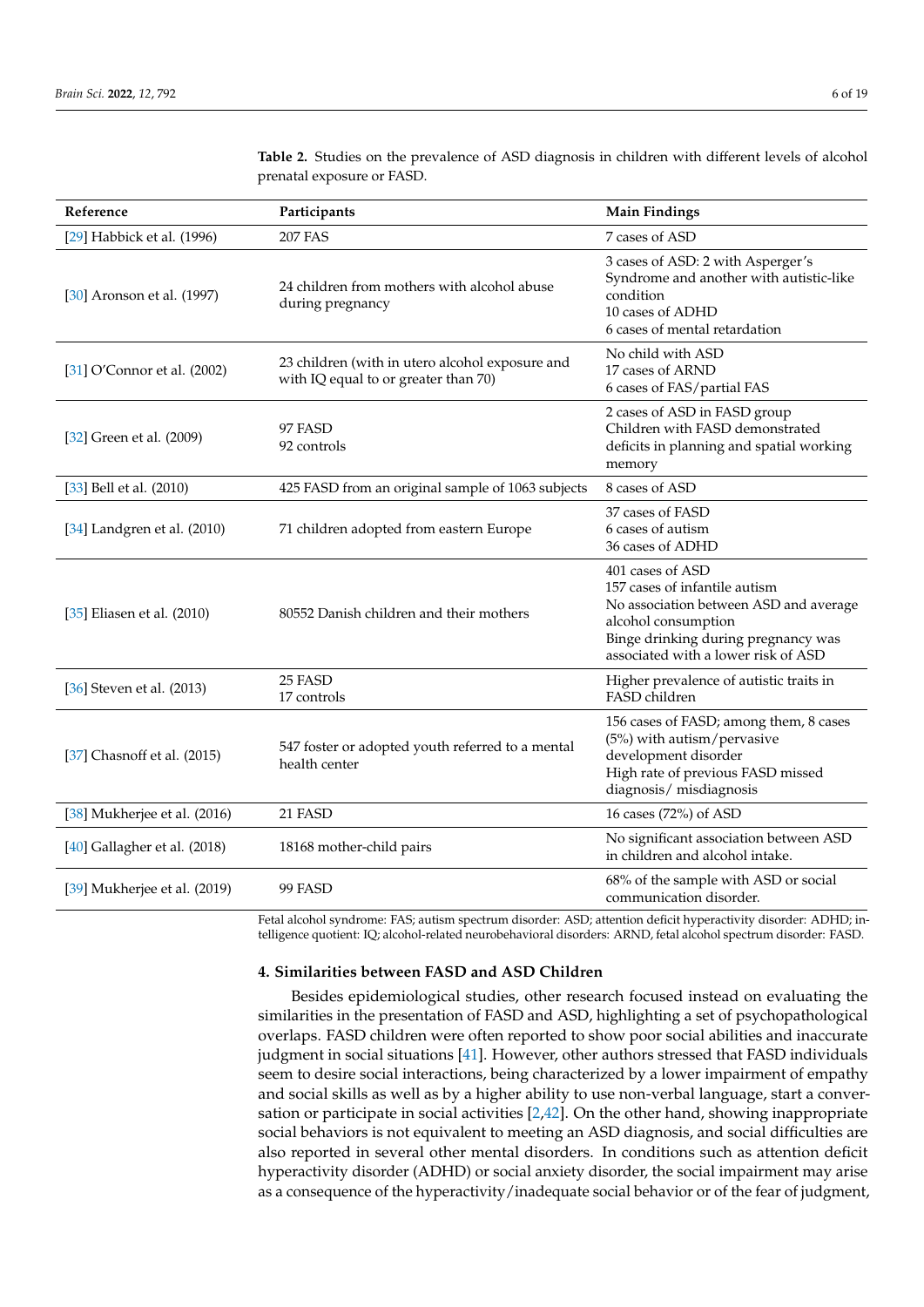respectively, while in ASD, the impairment of social communication and interactions is one of the core features of the clinical condition [\[42\]](#page-15-19). In this framework, further studies should evaluate if the presence of altered social skills may be considered a core symptom of FASD or an associate condition. Noticeably, children with FASD were reported to show poor executive functions and an altered theory of mind, which is one of the features at the basis of ASD-like relational impairment [\[43–](#page-15-20)[45\]](#page-15-21). Theory of mind and executive functions are believed to be strongly related, while poor executive functions might underlie theory of mind deficits [\[45\]](#page-15-21).

Intriguingly, the worse social skills reported in FASD individuals seem to be present independently from the intelligence quotient (IQ), as reported by studies that compared FASD children and IQ-matched controls [\[36,](#page-15-13)[46,](#page-15-22)[47\]](#page-15-23), suggesting that the social deficits in this population may not be exclusively related to intellectual impairment. In particular, Thomas and al. reported that FASD children showed worse social skills when controls were matched for verbal IQ, a feature specifically associated with social abilities [\[46\]](#page-15-22). While some authors pointed out the potential role of a dysfunctional environment in shaping poor social abilities in FASD children, it should be noted that in this population, early fostering seemed to not eliminate the psychopathological consequences of in utero alcohol exposure [\[30\]](#page-15-7).

In addition to social impairments, individuals with FASD were reported to show other ASD-like features, such as poorer adjustment abilities, altered response to sensory inputs, and repetitive interests/behaviors [\[36,](#page-15-13)[48,](#page-16-0)[49\]](#page-16-1).

Stevens et al. led a study comparing FAS subjects and controls, asking parents to rate their children by means of the Social Skills Improvement System, an instrument for evaluating social skills, specific behavioral patterns and ASD-like features. The authors highlighted that FASD children showed more ASD-like traits than controls, such as poor social interaction skills. In particular, they showed difficulties in understanding turns during conversations or in changing routine, with a higher tendency towards an insistence on sameness and social withdrawal [\[36\]](#page-15-13). Some evidence in this field also comes from animal models: alcohol exposure during synaptogenesis was reported to trigger massive apoptotic neurodegeneration in rat brains, especially in cerebellar neurons, a finding which might be in line with the decreased number of Purkinje cells found in ASD brains [\[21,](#page-14-17)[50\]](#page-16-2). Middleton and al. [\[51\]](#page-16-3) studied ethanol teratogenic effects in a rat model, reporting social avoidance among rats exposed to alcohol. These authors also hypothesized that the effects of alcohol on social behaviors might be shaped by the specific timing of the exposure and by the consequent changes in different brain areas, including the ventral striatum and the amygdala [\[51\]](#page-16-3).

Finally, ASD and FASD seem to also share a set of comorbid symptoms and conditions. ASD children were often reported to show more externalizing behaviors [\[52,](#page-16-4)[53\]](#page-16-5), hyperactivity and attention deficits, in particular when not focused on their topic of choice [\[53\]](#page-16-5), together with a high prevalence of comorbid ADHD symptoms and traits [\[54\]](#page-16-6). Similarly, FASD children often showed externalizing behaviors and a comorbid ADHD diagnosis [\[25\]](#page-15-2). In addition, ASD, ADHD and FASD seem to share an association with increased deficits in manual dexterity. However, a study that compared manual dexterity in these conditions revealed in ASD children worse non-dominant hand dexterity and a significantly higher hand performance asymmetry with respect to FASD children [\[55\]](#page-16-7).

Similarities between FASD and ASD subjects with respect to sleep patterns were also highlighted, such as shorter total night sleep duration and more night awakenings, with a global reduction of sleep efficiency. However, the structural neural damage underlying these sleep disturbances was hypothesized to be different in the two conditions [\[56\]](#page-16-8). Studies are summarized in Table [3.](#page-7-0)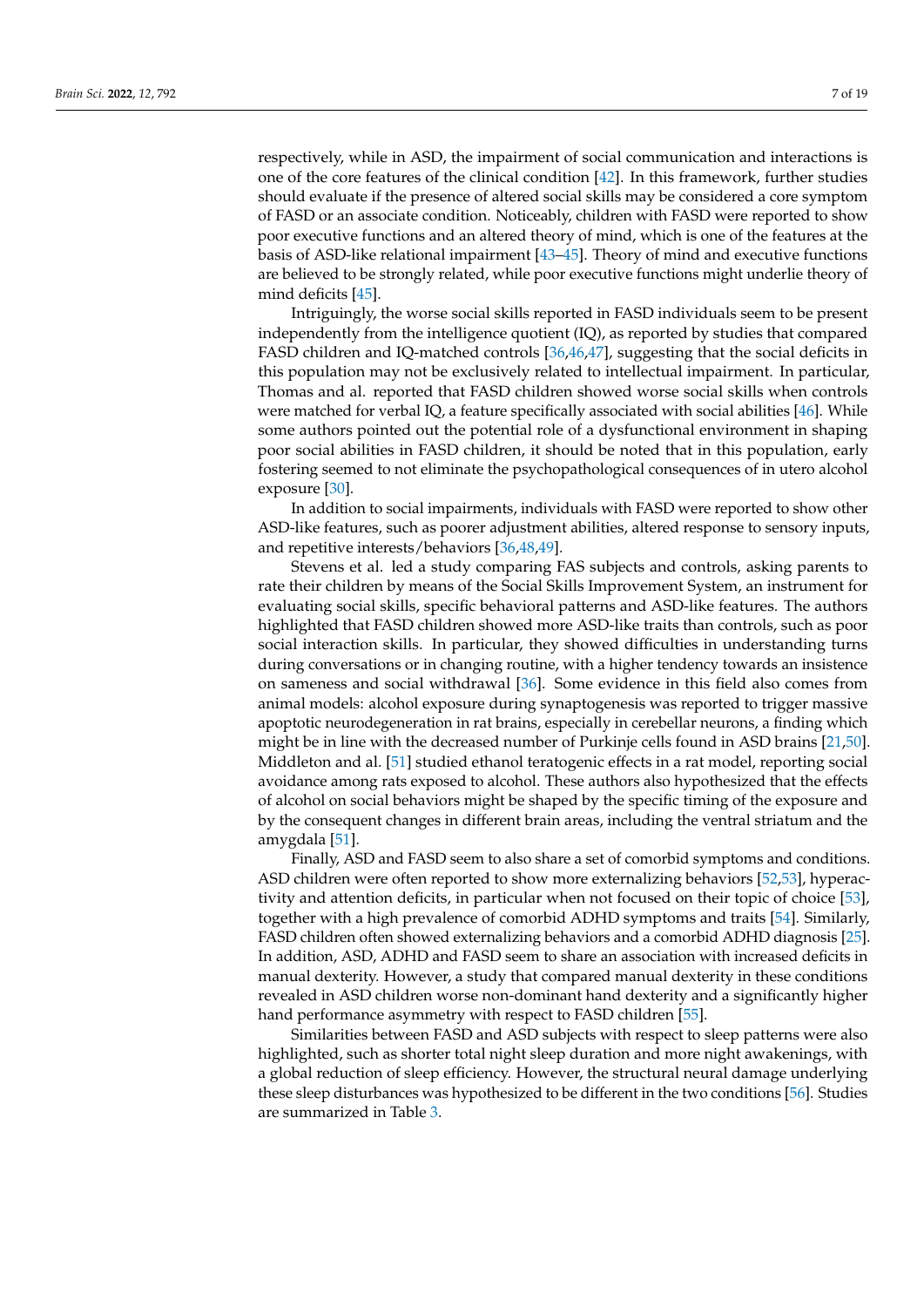| Reference                     | Participants                                                                                                                                        | <b>Main Findings</b>                                                                                                                                                                                                                                          |
|-------------------------------|-----------------------------------------------------------------------------------------------------------------------------------------------------|---------------------------------------------------------------------------------------------------------------------------------------------------------------------------------------------------------------------------------------------------------------|
| [41] Olson et al. (1998)      | 174 adolescents with minimal or no prenatal alcohol<br>exposure<br>9 non-retarded FAS adolescents<br>46 controls with IQ range similar to FAS group | FAS adolescents showed more behavioral<br>problems and poorer social abilities with<br>respect to subjects with similar IQ                                                                                                                                    |
| [46] Thomas et al. (1998)     | 15 FAS children<br>15 IQ-matched controls<br>15 average IQ controls                                                                                 | Social deficits in children with FASD<br>compared to controls matched for verbal<br>IQ.                                                                                                                                                                       |
| [47] Mattson & Riley (2000)   | 55 pre-natal alcohol exposure children (FAS = 35;<br>$PAE = 20$<br>33 non-exposed children                                                          | Prenatal alcohol exposure results in<br>significant impairment of parent-rated<br>behaviors, including social problems                                                                                                                                        |
| [49] Steinhause et al. (2003) | 12 children with moderate-to-severe FASD<br>26 children with mild FASD or FAE<br>15 control children with unspecific intellectual<br>disability     | FASD subjects reported more<br>communication disturbance, anxiety,<br>disruptive, self-absorbed and antisocial<br>behavior                                                                                                                                    |
| [42] Bishop et al. (2007)     | 29 AU<br>33 PDD-NOS<br>29 FASD                                                                                                                      | Problems with social interaction and<br>non-verbal communication were detected<br>in the ASD group. Socially inappropriate<br>behaviors and difficulty with peers were<br>highlighted in ASD and FASD groups                                                  |
| [45] Rasmussen et al. (2009). | 25 children with FASD 28 controls                                                                                                                   | Children with FASD have difficulty with<br>theory of mind tasks; theory of mind<br>performance was correlated with<br>executive functions                                                                                                                     |
| [36] Stevens et al. (2013).   | 25 children with FASD<br>17 controls                                                                                                                | FASD reported lower social skills and<br>higher behavioral problems and autistic<br>features                                                                                                                                                                  |
| [55] Lidstone et al. (2020)   | 22 children with ASD, 17 children with FASD,<br>18 children with ADHD, and 22 TD children                                                           | Significantly worse non-dominant hand<br>manual dexterity in ASD than in FASD<br>and TD; significantly worse dominant<br>hand manual dexterity in ASD than in<br>TD; significantly lower hand performance<br>asymmetry in FASD than in ASD and<br><b>ADHD</b> |
| [56] Mughal et al. (2020).    | 29 children with FASD, 21 children with ASD, 46 TD<br>children                                                                                      | Shorter total sleep duration, lower sleep<br>efficiency, and more nocturnal wakings in<br>FASD and ASD than in TD peers.<br>Significant association between sleep and<br>scores reported on the cognitive tests in<br>all groups                              |

<span id="page-7-0"></span>**Table 3.** Similarities between FASD and ASD children.

Fetal alcohol syndrome: FAS; intelligence quotient: IQ; prenatal alcohol exposure: PAE; fetal alcohol spectrum disorders: FASD; fetal alcohol effects: FAE; autistic subjects: AU; pervasive developmental disorder—not otherwise specified: PDD-NOS; attention deficit hyperactivity disorder: ADHD; typically developing: TD.

#### **5. Possible Shared Biological Underpinnings between FASD and ASD**

#### *5.1. Folate Levels*

The crucial role of folate in neurodevelopment is well-known in the literature, and folate supplements are commonly used in order to prevent spina bifida in the fetus [\[57\]](#page-16-9). On the other hand, alcoholism is reported to be a common cause of folate deficiency [\[58\]](#page-16-10).

While ethanol-related oxidative stress was considered to be involved in FASD pathogenesis, folic acid was instead implicated in reducing the severity of this damage [\[59\]](#page-16-11).

A recent work analyzed the mechanisms through which formic acid and folic acid may play a role in the pathogenesis of FASD. Higher levels of formic acid are typically detectable among alcoholic women. Formic acid is able to cross the placenta barrier, thus exerting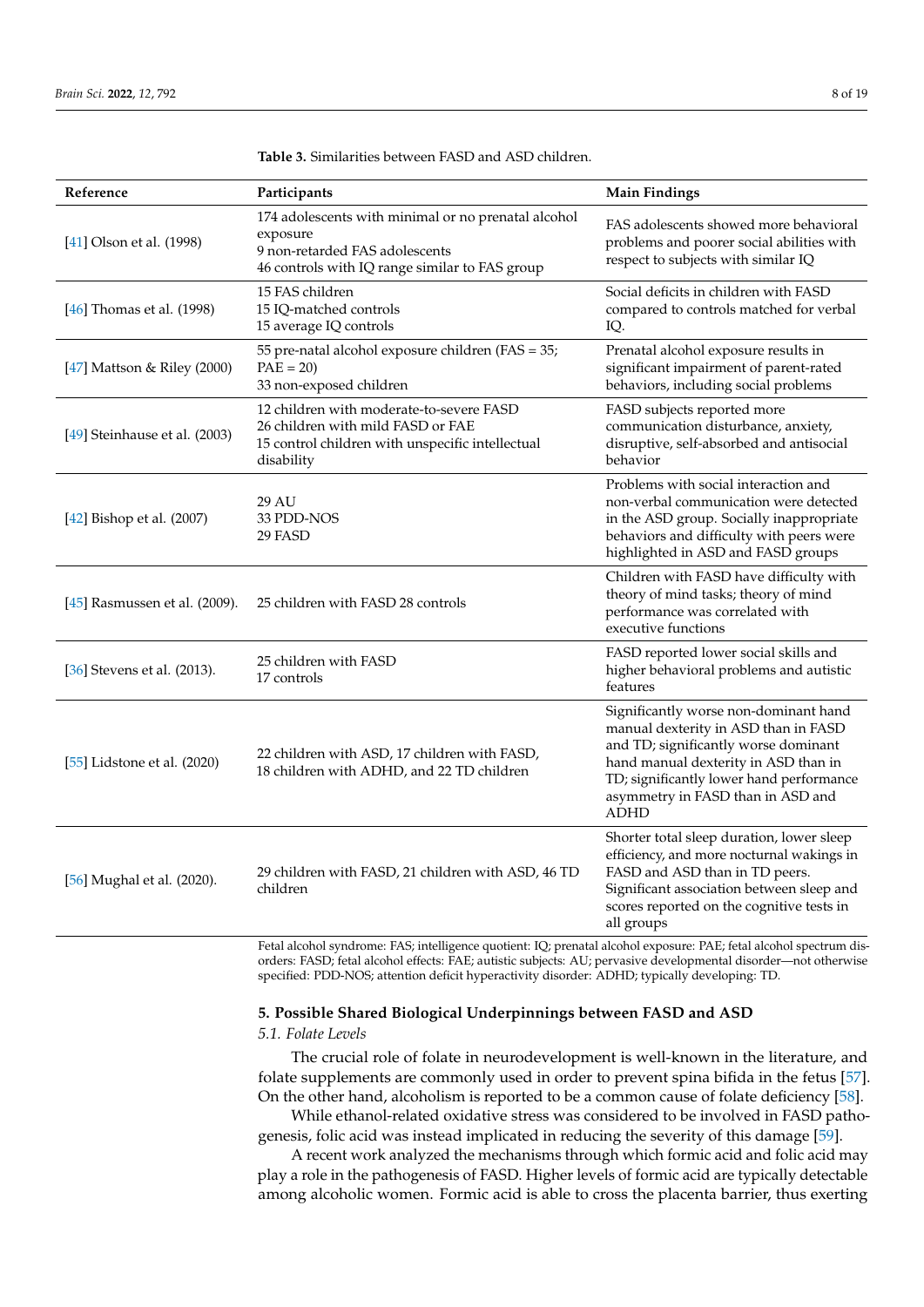its neurotoxic potential, also linked to the induction of neural death, on the fetus [\[60\]](#page-16-12). On the other hand, folate levels are usually lower among alcoholic patients [\[58\]](#page-16-10). During pregnancy, folate exerts a crucial role, being needed to increase DNA production and cell division. Folate levels are reported to be generally twice as high in cord blood as maternal blood, but this ratio was revealed to be reversed in alcoholic mothers, possibly because folate transporters in the placenta seem to be down-regulated in these patients [\[61\]](#page-16-13). The combination of higher formic acid and lower folic acid is of particular significance because the neurotoxic effect of formic acid may be counterbalanced by folic acid, enhancing formic acid elimination [\[60\]](#page-16-12). Moreover, low folate levels and high formic acid levels may play a role in alcohol-related brain damage through oxidative stress and mitochondrial dysfunction [\[60\]](#page-16-12).

At the same time, several findings stressed a possible association between altered folate levels and ASD. Previous studies pointed out a reduction of ASD risk among women using folate supplements [\[18](#page-14-16)[,62](#page-16-14)[,63\]](#page-16-15), as well as altered folate and homocysteine levels in ASD children and an improvement of ASD symptoms with folate supplementations [\[64\]](#page-16-16). However, not all the studies confirmed these results, and a conclusive agreement on this matter was not reached [\[65,](#page-16-17)[66\]](#page-16-18). Further authors highlighted an association between increased ASD risk and the presence in mothers and/or in children of genetic variants linked to less efficient folate metabolism. In particular, the role of methylene tetrahydrofolate reductase (MTHFR) polymorphisms in ASD risk was stressed in the literature [\[62](#page-16-14)[,64\]](#page-16-16). Other factors linked to folate deficiency may be immunological alterations, e.g., the presence of folate receptor alpha (FRα)-autoantibodies found in ASD children and their relatives may be responsible for folate deficiency in cerebrospinal fluid due to the ability of autoantibodies to prevent folate transportation across the blood–brain barrier [\[64](#page-16-16)[,67\]](#page-16-19).

On the other hand, a recent Swedish study examined serum nutrient levels at week 14 in 100 women with ASD children and in 100 matched controls. A total of 62 metabolic bio-marker were measured, including folate, vitamin B and vitamin D [\[66\]](#page-16-18). Results highlighted a positive, although weak, association between high maternal folate levels and increased rates of ASD, while inflammation markers did not show an association with ASD occurrence.

The high heterogeneity reported in the results on this topic may depend on several epidemiological factors and on sample selection biases, such as folate level variability in the chosen populations, the uselessness of folate supplementation above a certain threshold or the different prevalence of less efficient genes related to folate metabolism in different samples [\[66,](#page-16-18)[68\]](#page-16-20).

Folate may be involved in ASD pathophysiology in different ways, being able to affect immune system modulation, homocysteine metabolism, oxidative stress balance and gene expression through DNA methylation. However, altered folate levels in ASD individuals may also be considered a consequence of the neurodevelopmental disorder or as a concomitant condition, eventually with shared pathophysiological mechanisms [\[66](#page-16-18)[,68\]](#page-16-20).

#### *5.2. Epigenetics*

During prenatal and early postnatal periods, brain development is vulnerable to injuries by environmental factors, including alcohol. In this framework, alcohol was hypothesized to induce epigenetic changes, which might be associated with detrimental effects on the fetal brain [\[69\]](#page-16-21). On the other hand, some disorders such as ASD, Rett syndrome and Fragile X syndrome were reported to be associated with epigenetic deregulation [\[69,](#page-16-21)[70\]](#page-16-22).

Several studies showed that the expression of genes related to development can be modified by epigenetic mechanisms; one of the altered epigenetic mechanisms involved in ASD is impaired DNA methylation [\[69\]](#page-16-21). Noticeably, gestational alcohol exposure was shown to induce aberrant changes in the methylation profile of over 1000 genes in mouse embryos at the early neurulation stage. These alterations were associated with disruptions in neural specification and growth [\[71\]](#page-16-23). Alcohol exposure was associated with hypomethylation of fetal DNA, possibly due to a reduced level of DNA methyl transferase [\[72](#page-16-24)[,73\]](#page-16-25).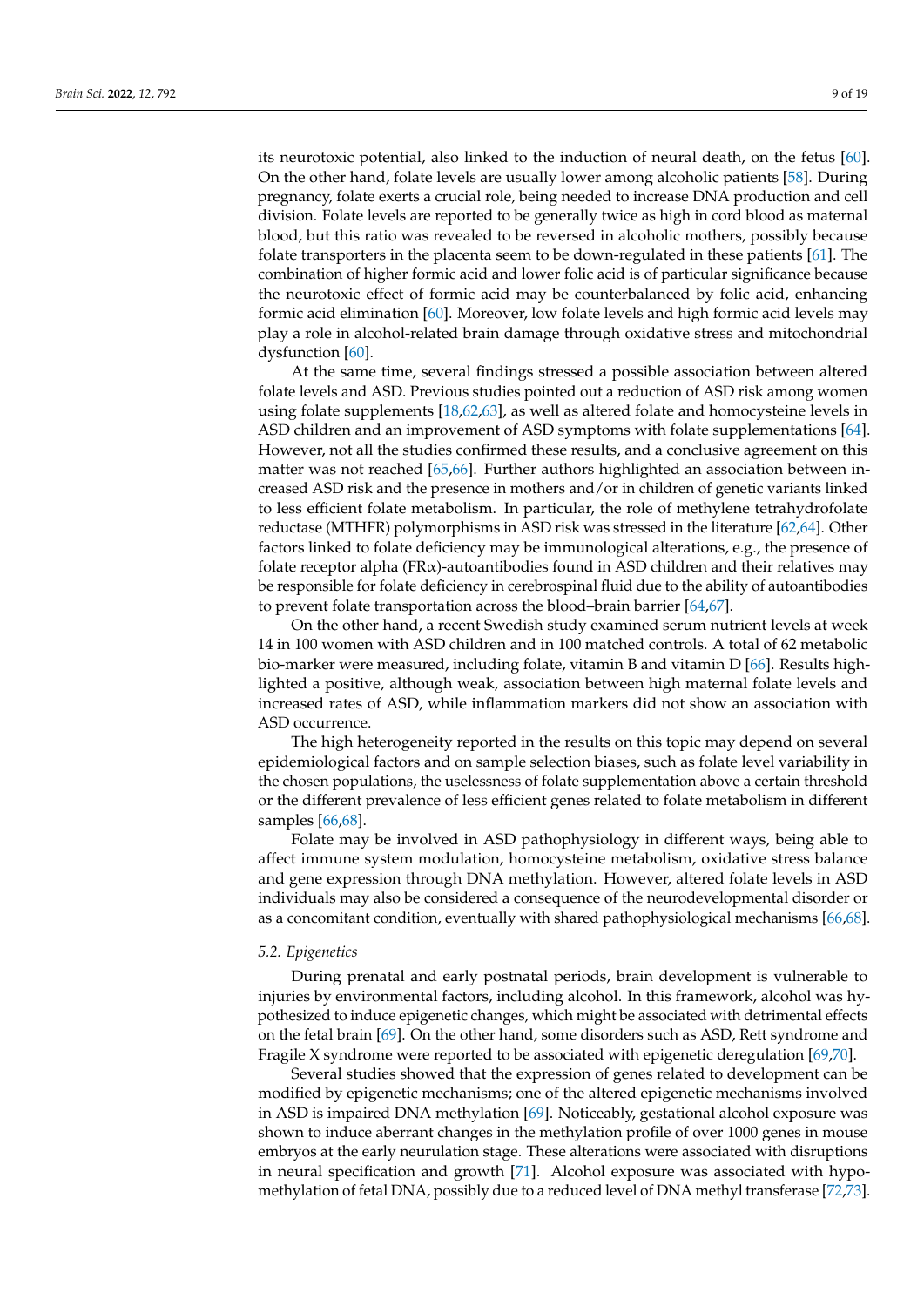Another study highlighted aberrant methylation in adult mice prenatally exposed to alcohol; over 30 genes were found to have an altered expression [\[74\]](#page-16-26). In addition, Hicks et al. revealed that ethanol enhanced DNA methylation of genes related to cell cycles, affecting cell cycle regulation and nervous system growth [\[75\]](#page-16-27).

A link was reported between alcohol exposure during development and alterations in gene expression of DNMT1 (coding for DNA methyl transferases 1), DNMT3a and MeCP2 (coding for methyl CpG binding protein 2) [\[76\]](#page-17-0). This data is of particular interest because the hypo-methylation associated with altered DNMT1 expression was reported to be involved in the pathophysiology of long-term potentiation and synaptic function impairment, eventually leading to alterations in neuronal cells [\[76\]](#page-17-0). Moreover, altered levels of DNMT, associated with alcohol exposure during the third trimester of pregnancy, seemed to imply, in turn, changes in MeCP2 expression [\[77](#page-17-1)[–79\]](#page-17-2).

On the other hand, a correlation was found between ASD and mutations of MeCP2, whose protein product plays a key role in regulating other genes linked to neurodevelopment [\[77\]](#page-17-1). Some individuals with childhood autism show MeCP2 mutations, while in tissue samples of ASD brains, a reduced MeCP2 protein expression was frequently highlighted, linked to increased methylation of MeCP2 promoter [\[80\]](#page-17-3).

Alcohol exposure appears to inhibit the differentiation of neural stem cells and may reduce the expression of genes related to neurodevelopment (Ngn1, Ngn2, Sox 5, and Sox 7), neural growth factors (Igfbp2 and Efemp1) and cell cycle regulation (Clk1, CLk4, and Ndrg1) [\[81](#page-17-4)[,82\]](#page-17-5).

In conclusion, epigenetic studies seem to support the hypothesis that alcohol exposure may enhance some of the epigenetic alterations which were reported to be associated with neurodevelopmental disorders such as ASD. However, studies in this field are still limited: a better understanding of epigenetic mechanisms could shed light on the pathophysiology of both ASD and FASD.

#### *5.3. Inflammation*

Recently, several studies highlighted a possible involvement of neuroinflammation and altered immune response in ASD pathophysiology [\[20](#page-14-18)[–22,](#page-15-0)[83\]](#page-17-6). While ASD patients often report autoimmune disorders in comorbidity, lower levels of anti-inflammatory cytokines and increased levels of pro-inflammatory cytokines were repeatedly highlighted in this population [\[21\]](#page-14-17). Altered levels of specific cytokines have been related to the severity of ASD symptoms [\[21](#page-14-17)[,83\]](#page-17-6). Activation of microglial cells and reactive gliosis were also highlighted in ASD brain specimens [\[21,](#page-14-17)[84\]](#page-17-7), as well as increased levels of the beta-amyloid precursor protein, a potential marker of axonal injury and neuroinflammation [\[21\]](#page-14-17). Some authors also hypothesized a link between ASD pathophysiology and an imbalance between the neuroprotective and neurotoxic branch of the kynurenine pathway of tryptophan metabolism, featuring altered levels of kynurenic and quinolinic acid. An alteration of this metabolic flux may lead to increased glutamatergic transmission and excitotoxicity in ASD subjects, with subsequent impairments in neural functions as well as increased activation of the immune system and inflammatory processes, which, in turn, may contribute to the imbalance of the kynurenine pathway [\[21,](#page-14-17)[85\]](#page-17-8). In addition, ASD was linked to increased oxidative stress by several studies, with reduced levels of anti-oxidant species, such as glutathione [\[21](#page-14-17)[,85\]](#page-17-8). Conditions linked to increased inflammatory state and oxidative stress exposure in an intrauterine environment, such as maternal obesity and diabetes, were reported to be associated with a higher prevalence of ASD in the offspring [\[20\]](#page-14-18). However, it should be noted that despite the large number of studies in this field, the actual role of inflammation in ASD remains unclear, and further studies are needed to clarify whether the altered inflammatory state, immune response and oxidative stress balance in this population should be considered as a cause, a consequence or a parallel process with respect to the neurodevelopmental condition [\[21\]](#page-14-17).

In the field of FASD, the role of alcohol exposure in the enhanced production of reactive oxygen species (ROS) during fetal development and in adult life was frequently reported: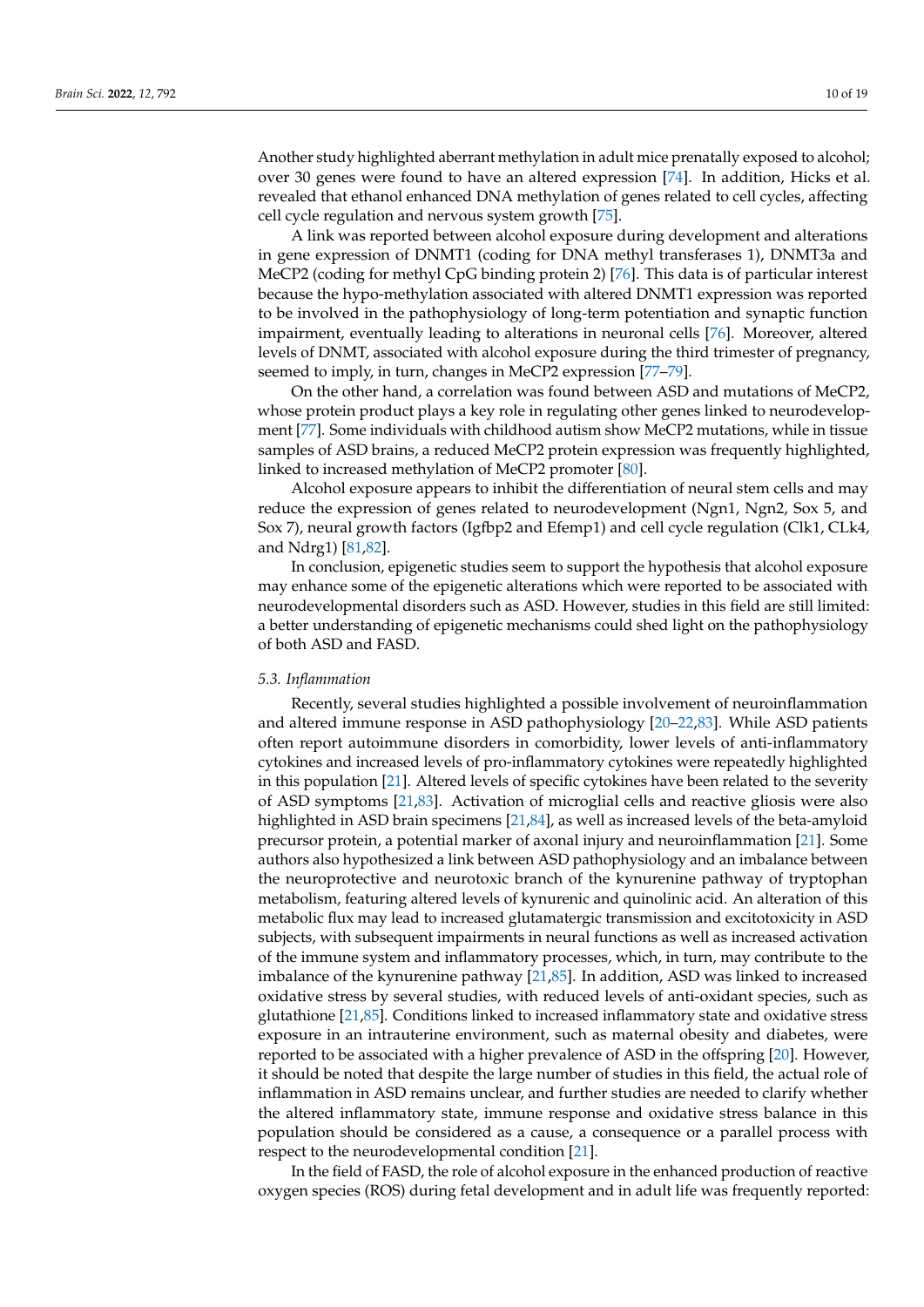alcohol-related increases in ROS may also lead to an increase in apoptotic processes [\[86](#page-17-9)[,87\]](#page-17-10). ROS are actually unstable substances involved in the damage of macromolecules. The production of hydrogen peroxide, superoxide anions and hydroxyl radicals cause alteration in signal transduction pathways, leading to cell death and teratogenesis [\[87](#page-17-10)[–89\]](#page-17-11). In this framework, the teratogenic effects of ROS were demonstrated in brain cells. Free radicals may cause an imbalance in cell redox state and, through lipid peroxidation and DNA damage, lead to apoptosis [\[88](#page-17-12)[,89\]](#page-17-11) or autophagy [\[90\]](#page-17-13). Moreover, alcohol intake seems to also damage cells indirectly through acetaldehyde, the proximate metabolite of ethanol. The production of acetaldehyde implies an increase in the activity of the respiratory chain and, therefore, in the ROS production [\[88,](#page-17-12)[91\]](#page-17-14). In line with this data, high levels of acetaldehyde in mouse midbrain cells were reported to be linked to cytotoxicity and apoptotic neurodegeneration [\[92\]](#page-17-15).

Alcohol intake during pregnancy is also supposed to affect the fetal immune system, causing an increase in pro-inflammatory cytokines and a reduction in lymphocyte proliferation and maturation [\[92,](#page-17-15)[93\]](#page-17-16). Ethanol was reported to promote increased IL-1β, IL-1 $\alpha$ , TNF- $\alpha$  and CCL2 in the brain [\[93](#page-17-16)[–96\]](#page-17-17), eventually leading to neuroinflammation and neurodegeneration [\[95\]](#page-17-18). Reduced gestational production of alpha-fetoprotein was found to be associated with alcohol consumption and increased levels of IL-6 during pregnancy. Intriguingly, IL-6 is one of the cytokines typically found to be increased among ASD children, and a possible correlation was reported between reduced alpha-fetoprotein levels in pregnant women and the presence of ASD in the offspring [\[21](#page-14-17)[,97](#page-17-19)[,98\]](#page-17-20). Finally, alcohol intake during pregnancy was reported to be associated with alterations in neurotransmission, specifically affecting L-glutamate release in the fetus's hippocampus [\[98\]](#page-17-20) and eventually delaying neuronal growth [\[98,](#page-17-20)[99\]](#page-17-21).

#### *5.4. Dysbiosis*

The effect of alcohol in promoting dysbiosis and gut permeability is well-known in the literature. Alcohol may alter the immune activity and the mucosal tight junctions in the gastrointestinal tract, leading to an alteration of the gut barrier, which allows microbialdependent products (MDPs), such as fatty acids, indoles, bile acids and phytochemicals, to pass into the circulation [\[100](#page-17-22)[–102\]](#page-17-23). Subsequently, MDP can also cross the placenta, entering fetal circulation, where they could directly impact fetal development.

Alcohol was also reported to alter the composition of gut microbiota, promoting the growth of Gram-negative facultative anaerobes that produce exotoxins such as lipopolysaccharide [\[102–](#page-17-23)[104\]](#page-18-0). These products, through toll-like receptors (TLR), were hypothesized to enhance inflammatory activity, fibrosis and cell death, possibly being one of the mediators of alcohol-related organ damage. In mouse models of prenatal alcohol exposure, a loss of function in TLR4 also seemed to reduce the neuro-inflammatory response, as well as to protect from the development of social behavior deficits and cognitive impairment [\[104–](#page-18-0)[107\]](#page-18-1).

However, to date, there is no evidence that dysbiosis and microbiota dysfunction may contribute to the development of FASD, and the specific mechanisms through which these alterations may be involved in FASD pathophysiology need to be further investigated [\[107\]](#page-18-1).

Noticeably, microbiota and the central nervous system (CNS) show reciprocal interactions, being able to influence each other through several metabolic mechanisms (including tryptophan metabolism). Moreover, microbiota and CNS may also communicate through enteric nervous system or hypothalamic pituitary adrenal axis modifications and through the modulation of the immune system [\[21\]](#page-14-17). Considering these findings, the presence of a "gut-brain-axis" was frequently stressed in the literature, in which the immune system may play a key mediating role [\[21\]](#page-14-17).

In this framework, besides the above-reported associations between ASD and altered immune response, a link between microbiota composition and ASD was hypothesized in the literature [\[21\]](#page-14-17). The interest in the role of microbiota in ASD originally arose from the observation of an increased prevalence of gastrointestinal problems in ASD children [\[21](#page-14-17)[,108\]](#page-18-2). In rodent models, a link between autistic-like behaviors and microbiota alterations was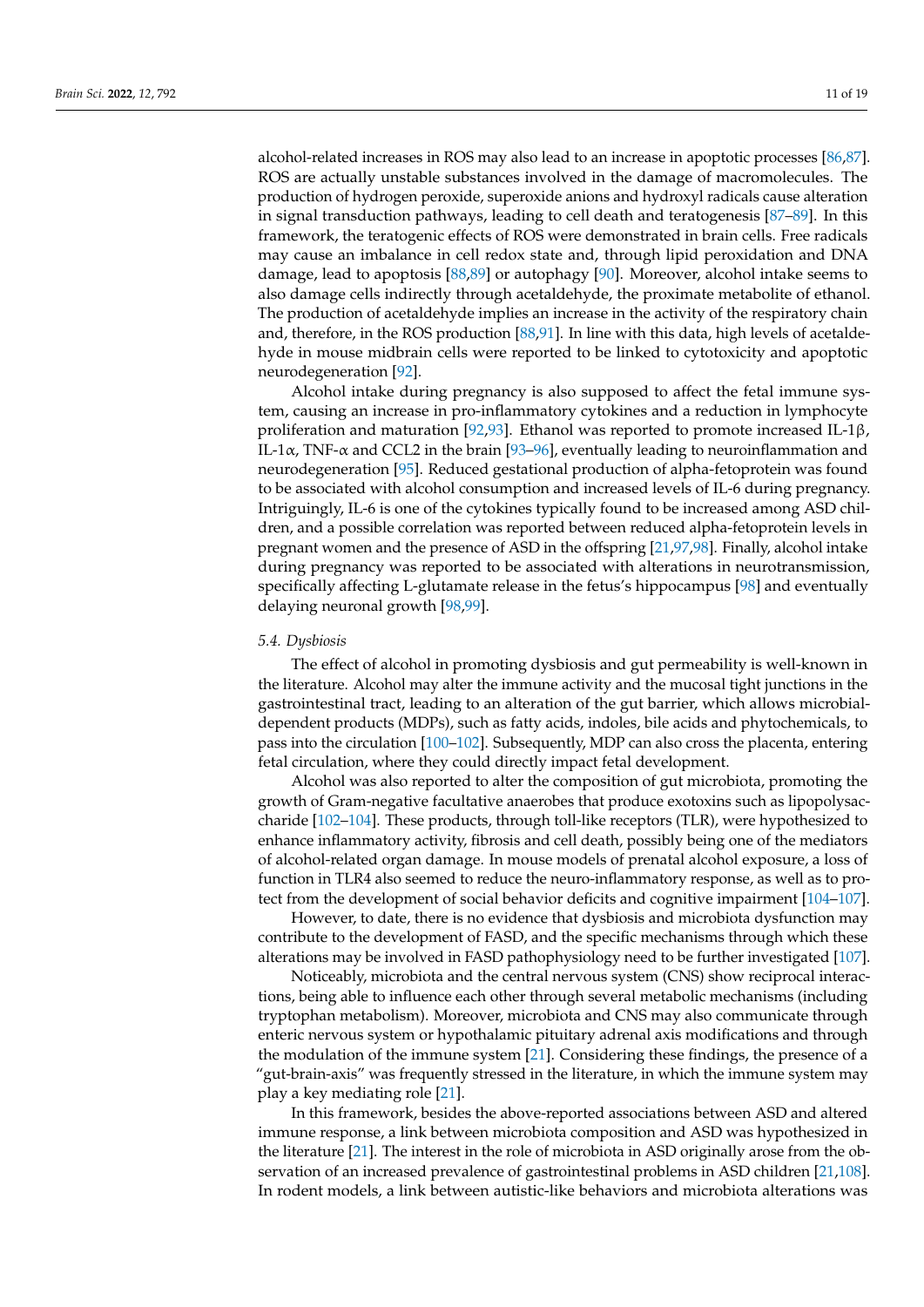highlighted [\[21](#page-14-17)[,108\]](#page-18-2). Several studies focused on microbiota composition in this population, often reporting specific microbiota profiles when compared with controls. However, research in this field is highly heterogeneous with respect to sample selection and methods of investigation, sometimes leading to controversial results [\[21\]](#page-14-17).

#### **6. ASD and FASD: Two Underdiagnosed Conditions**

When considering the possible overlaps between ASD and FASD, it should be noted that both the disorders were supposed to often be underdiagnosed, in particular when their presentation is of milder severity [\[1,](#page-14-0)[24\]](#page-15-1). Recently, increasing attention was paid to milder ASD manifestations without language or intellectual impairment, as well as to the broader spectrum of subthreshold autistic traits [\[17,](#page-14-15)[24\]](#page-15-1). Due to the lack of language or intellectual impairment during childhood/adolescence, milder forms of ASD may come to clinical attention only during adulthood, when the subjects develop other psychiatric disorders in comorbidity, for which ASD is considered a risk factor [\[24\]](#page-15-1). The presence of significant, although subthreshold, autistic traits was initially noticed among first-degree relatives of ASD children [\[17](#page-14-15)[,24\]](#page-15-1). On the other hand, autistic traits were also reported to be distributed in a continuum in the general population and to be particularly frequent in some high-risk groups as well as among clinical groups of psychiatric patients affected by other psychiatric disorders [\[17](#page-14-15)[,24\]](#page-15-1). The interest in autistic traits lies in the fact that they were reported to also exert a significant impact on quality of life when subthreshold and to represent a risk factor for developing other psychopathological conditions, as well as suicide thoughts and behaviors [\[17](#page-14-15)[,24\]](#page-15-1).

On the other hand, FASD diagnosis also implies several challenges and, as a consequence, is currently believed to be underperformed in general treatment settings [\[109\]](#page-18-3). In particular, while parents' assessment of child development is usually considered reliable, this may not be the case for parents with high alcohol intake or other substance abuse [\[110\]](#page-18-4). A particularly critical issue is represented by the lack of generally accepted recommendations for FASD diagnosis, especially with respect to milder forms such as alcohol-related neurobehavioral disorders (ARND) [\[111\]](#page-18-5).

When evaluating a possible FASD diagnosis, the clinicians should consider several issues, including evidence of in utero alcohol exposure, the importance of genetic and environmental factors and the differential diagnosis between FASD and other neurodevelopmental conditions or potential comorbid disorders [\[109\]](#page-18-3). A previous study reported an 80.1% rate of missed FASD diagnoses in 547 children referred to a mental health clinic (125 out of 156 children and adolescents who met FASD criteria had never received the diagnosis before). Different causes might underlie this issue, including the fact that distinctive physical characteristics (such as facial dysmorphia and growth impairment) were not always present and the frequent comorbidity with neuropsychiatric disorders [\[37\]](#page-15-14). Moreover, often information about in utero alcohol exposure is missing [\[37](#page-15-14)[,111\]](#page-18-5): alcohol consumption is commonly under-reported, especially in pregnant women [\[38](#page-15-15)[,112\]](#page-18-6). Even in research settings, when the study design is retrospective, recalling and selection biases are likely to occur. Noticeably, the cases of high-level alcohol exposure detected through biomarkers such as FAEEs generally outnumber those detected by means of questionnaires [\[12\]](#page-14-11). Despite the above-reported difficulties in detecting FASD, early identification of FASD cases is highly recommended since an early intervention could allow reaching a better long-term outcome of the condition, reducing the impact on quality of life in terms of social, psychopathological and somatic consequences [\[37](#page-15-14)[,113\]](#page-18-7). FASD subjects, even those with milder symptoms, showed an increased risk of experiencing troubled academic careers, comorbid mental disorders and alcohol/drug abuse, which further worsened their physical and mental condition [\[10](#page-14-9)[,109](#page-18-3)[,111\]](#page-18-5).

In addition, while more attention should be paid to correctly detecting FASD cases of different severity, it should be noted that not all the symptoms reported by FASD children may be related to in utero alcohol exposure. As stressed above, subjects with FASD often show diagnostic overlaps and comorbidities with other conditions, which should be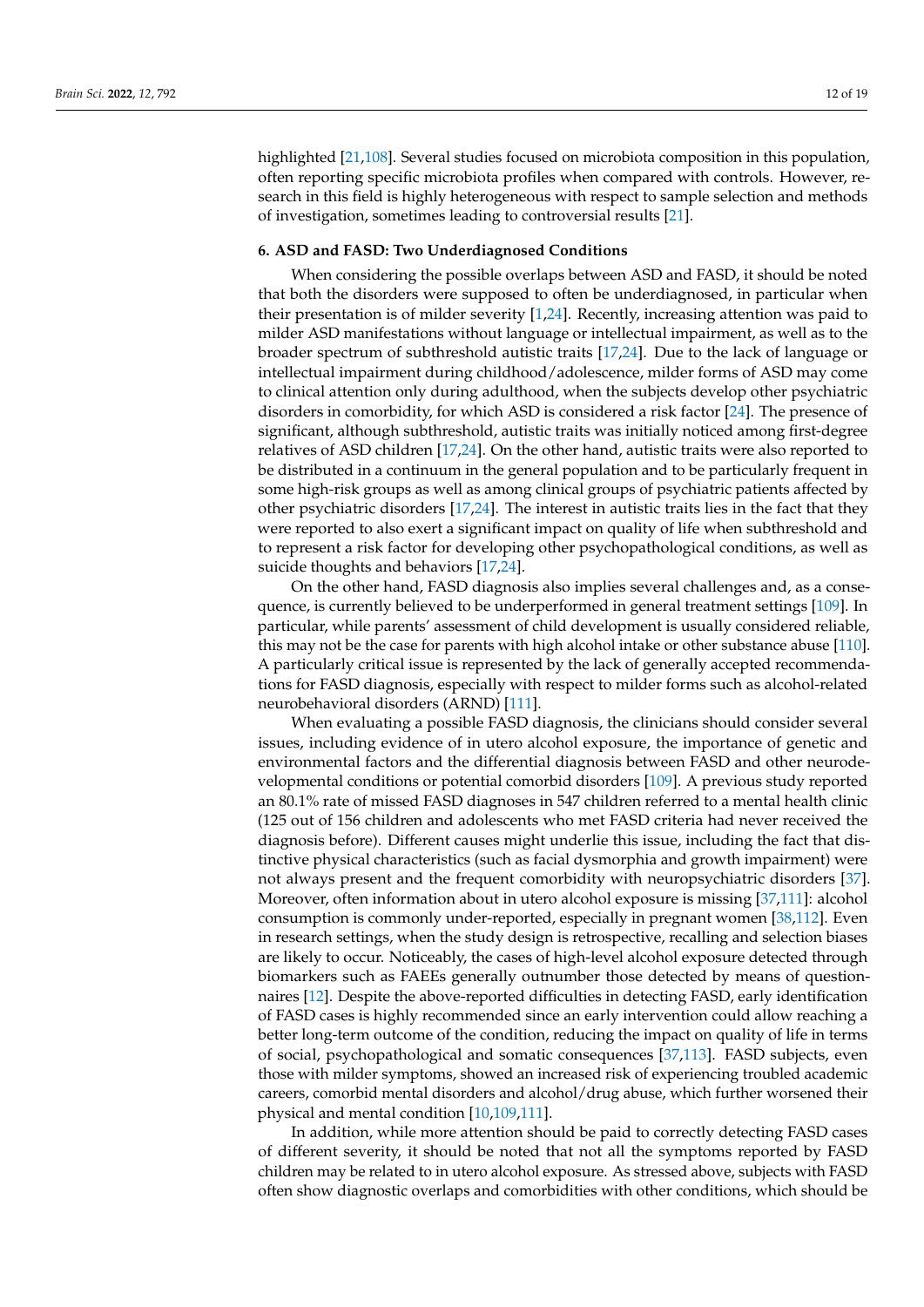carefully considered in order to project targeted therapeutic strategies. Finally, as FASD children may live in a problematic familiar context, environment-related issues should also be evaluated and addressed [\[114\]](#page-18-8).

In summary, the full-threshold presentations of ASD and FASD that come to clinical attention may be only the tip of an iceberg, while the broader, under-recognized subthreshold spectra of both the conditions should be further explored in order to clarify possible overlaps from a psychopathological, epidemiological and pathophysiological point of views.

#### **7. Discussion**

As reviewed above, studies investigating the possible association between ASD and FASD or maternal alcohol exposure are still scant in number and feature heterogeneous protocols, leading to controversial findings [\[18\]](#page-14-16). Some of the available studies were conducted in small or very selected samples, limiting the extensibility of the results. In addition, research in this field is affected by the same critical limitation of all the investigations related to FASD, which is the difficulty in properly assessing the actual alcohol consumption during pregnancy. Alcohol exposure detected via questionnaires is likely to be scarcely reliable and generally under-reported [\[115\]](#page-18-9). Besides recall biases, women may minimize or lie about their alcohol consumption during pregnancy due to social desirability or fear of shame, in particular when the children show some symptoms [\[41\]](#page-15-18). In addition, as previously described, FASD diagnosis may be challenging, especially at birth or even later when symptoms are milder [\[35\]](#page-15-12). On the other hand, parents with heavy alcohol consumption may be less reliable in detecting and reporting anomalies in children's behavior or may avoid medical consultations [\[35,](#page-15-12)[36\]](#page-15-13).

Another limitation of the available literature is the limited number of studies that properly differentiated subjects on the basis of levels of alcohol exposure before evaluating the association with ASD [\[36,](#page-15-13)[39,](#page-15-16)[41\]](#page-15-18). In addition, the difference between binge drinking and continuous alcohol consumption also needs to be specifically addressed with respect to the risk of FASD development [\[5](#page-14-4)[,6](#page-14-5)[,35,](#page-15-12)[38\]](#page-15-15). Another important limitation is the extreme difficulty of leading studies focused on comparing the consequence of alcohol exposure in different trimesters of pregnancy. While this point may imply differences in the development of FASD itself, the issue of the 'critical time window' should be considered of utmost relevance in order to clarify the eventual presence of a link between ASD and alcohol exposure. Altered synaptogenesis seems to play a key role in the development of ASD, and the most relevant time for this process is the second trimester [\[116](#page-18-10)[,117\]](#page-18-11). On the other hand, neurogenesis disruption also appears to be crucial in ASD pathogenesis [\[68,](#page-16-20)[117\]](#page-18-11). Other evidence suggested that ASD features would be detectable since the first trimester: valproic acid, which has been linked to the development of ASD-like symptoms in children exposed to the drug during pregnancy, is supposed to exert its action around the time of neural tube closure [\[22,](#page-15-0)[23,](#page-15-24)[118\]](#page-18-12). Aronson et al. reported that mothers who do not drink alcohol in the second and third trimesters gave birth to normally developed children, stressing that these periods are crucial for the development of the executive functions typically impaired in ASD [\[30\]](#page-15-7). The SEED study [\[29\]](#page-15-6) failed to find an association between low levels of maternal alcohol consumption and ASD. However, information about alcohol consumption was retrieved 2–5 years after delivery, exposing the study to recall biases. An inverse association was reported between ASD and alcohol consumption during the third trimester, which is difficult to explain. The authors hypothesized that healthy women might be more likely to occasionally drink alcohol than women with complicated pregnancies or with unhealthy children from previous pregnancies. In addition, several other confounding variables should be taken into account when evaluating the relationship between in utero alcohol exposure, FASD and ASD, including maternal age, ethnicity, smoking and dietary habits, as well as psychiatric and somatic comorbidities [\[38\]](#page-15-15). Noticeably, ASD seems to share genetic vulnerability with other psychiatric conditions such as anxiety and mood disorders, and also with alcohol use disorder (AUD) [\[119–](#page-18-13)[122\]](#page-18-14). AUD and ASD were hypothesized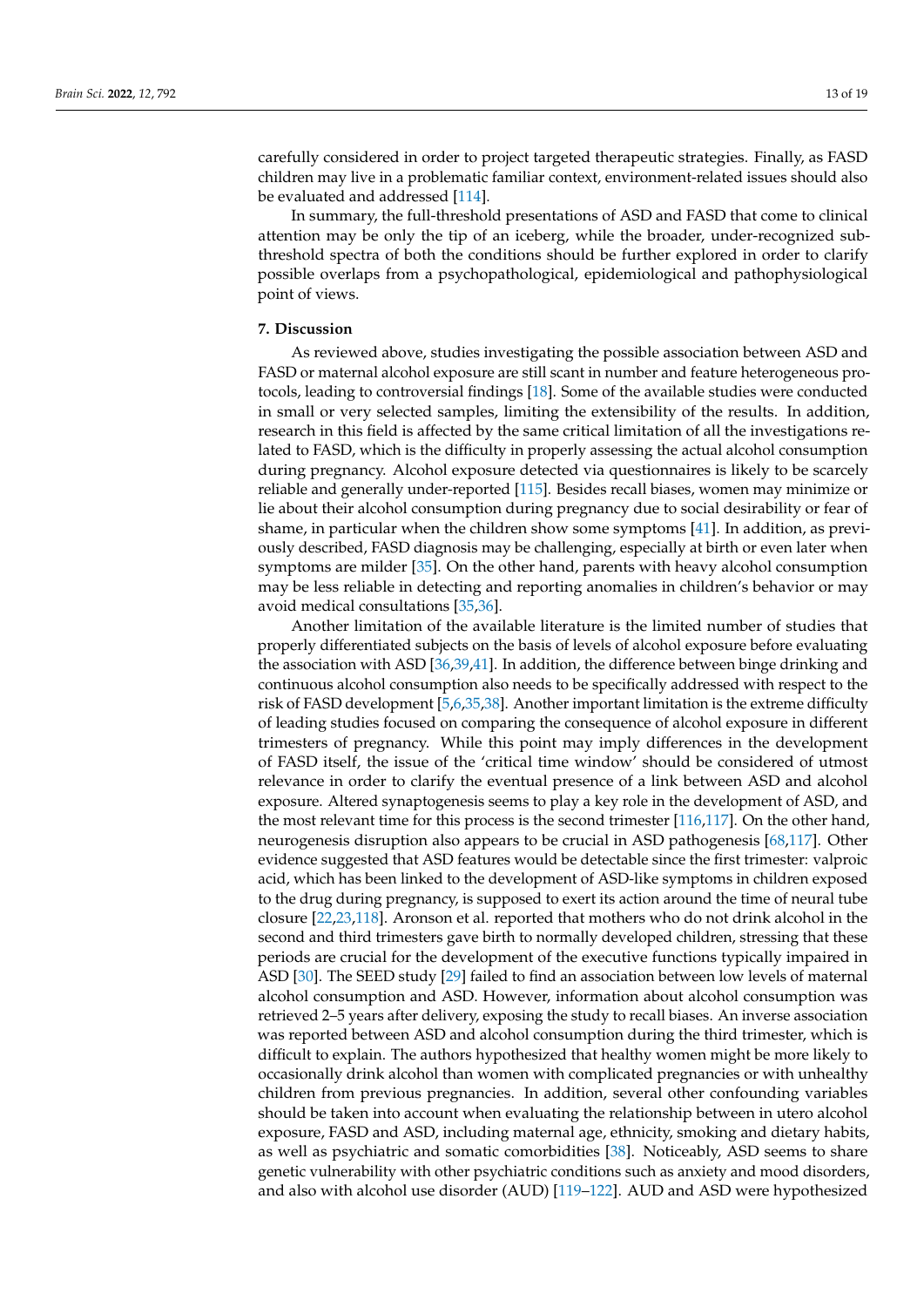to share some pathophysiological mechanisms, such as deregulation of serotonin and dopamine systems. In addition, AUD was reported to be more frequent in families with ASD children [\[23](#page-15-24)[,120](#page-18-15)[,122](#page-18-14)[,123\]](#page-18-16).

From a pathophysiological point of view, although, as reviewed above, an association between the two conditions on the basis of shared biological underpinnings is conceivable, there is still a lack of studies in this field. On the other hand, according to the available literature, the shared biological alterations might also be considered more broadly related to the presence of a neurodevelopmental impairment. In this framework, in line with the strong genetic heritability associated with ASD, it is also possible that alcohol exposure should not be considered as a potential causative factor but as one of the environmental factors which may interact, during intra-uterine life, with genetic vulnerability in promoting ASD development [\[20](#page-14-18)[,24\]](#page-15-1). Noticeably, the role of the intra-uterine environment in modulating genetic vulnerability was recently highlighted in a pivotal study on schizophrenia [\[124\]](#page-18-17).

This review should be considered in light of several methodological limitations.

Firstly, this is a narrative review. Thus, by definition, it was not led according to a systematic protocol for study selection. As a result, a systematic diagram flow with included/excluded studies, which would have facilitated the replicability of the procedure, is not available, eventually opening the way to the risk of biases. This issue may have led to several biases in the literature selection, including the influence of the authors' viewpoints, gaps in the literature due to the specific searching practices or eventual errors in the data translation from the primary literature. In order to limit the impact of these limitations, articles have been separately searched and selected by different authors, and eventual discrepancies in the selection have been discussed.

In addition, it should be noted that most of the revised works were five years old or older. Considering the limited number of recent contributions, we chose not to exclude older studies in order to reach a comprehensive overview of the state of the art in the field. However, findings from older studies should be considered cautiously because they could be based on an outdated rationale and not reflect the current understanding in the field.

### **8. Conclusions**

The aim of this work was to review the available studies on the possible link between ASD, FASD and in utero alcohol exposure in order to evaluate if the literature would allow reaching some conclusive understanding in the field. However, as described above, the revised studies about epidemiological and symptomatological overlaps between ASD and FASD are scant in number and also report several methodological issues and controversial results. As a consequence, it should be stated that the available data in the scientific literature still does not allow reaching a conclusive remark on the topic. Further research with more rigorous protocols is needed; however, the eventual relationship between FASD and ASD, even if present, may not be easily demonstrable due to the methodological issues reported in the previous sections [\[18\]](#page-14-16). Moreover, although symptomatological overlaps between ASD and FASD have been frequently reported, and some similarities in biological underpinnings might be detectable, these findings did not clarify if the similarities could be related to a specific association between the two conditions or simply to the fact that both the disorders feature a neurodevelopmental impairment [\[21](#page-14-17)[,36](#page-15-13)[,45](#page-15-21)[,77–](#page-17-1)[79,](#page-17-2)[88\]](#page-17-12). In conclusion, the eventual role of alcohol exposure in ASD development and the possible link between ASD and FASD still needs to be clarified. On the other hand, more attention should be paid to identifying these conditions, in particular when clinical presentations are milder or subthreshold. Further research in this field may allow reaching a better understanding of the pathophysiology of neurodevelopmental alterations. From a clinical point of view, further studies may allow identifying more targeted intervention strategies for both ASD and FASD populations.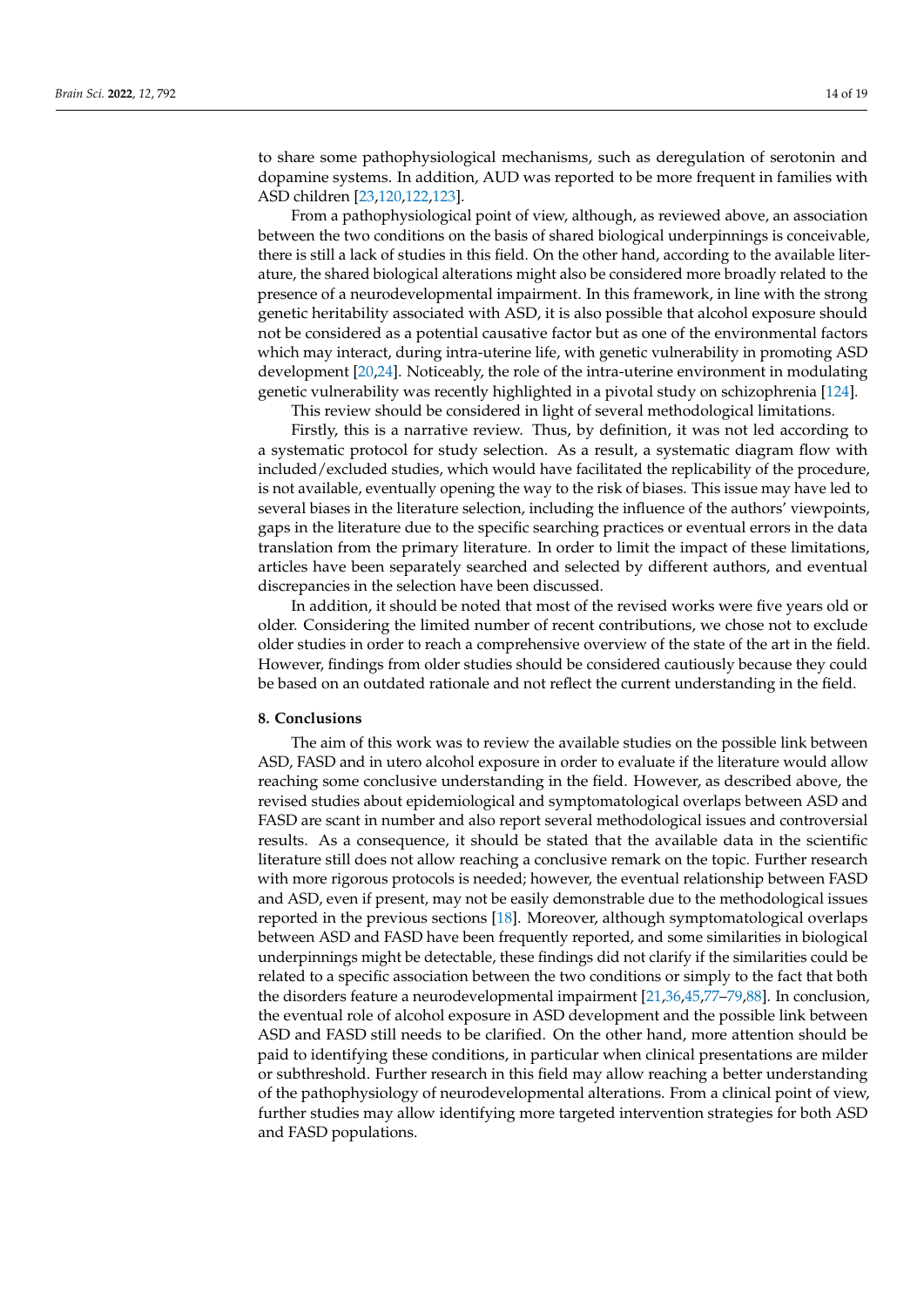**Author Contributions:** Conceptualization, B.C., L.D. and I.M.C.; Methodology: B.C., L.M., S.B., I.C., C.M. and C.C.; Investigation: B.C., L.M., S.B., I.C., C.M. and I.M.C.; resources: L.D. and C.C.; writing—original draft preparation: B.C., L.M., S.B., I.C. and C.M.; writing—review and editing: B.C., L.D., I.M.C. and C.C.; supervision: B.C. and L.D. All authors have substantially contributed to the work. All authors have read and agreed to the published version of the manuscript.

**Funding:** This research received no external funding.

**Institutional Review Board Statement:** Not applicable.

**Informed Consent Statement:** Not applicable.

**Data Availability Statement:** Not applicable.

**Conflicts of Interest:** The authors declare no conflict of interest.

#### **References**

- <span id="page-14-0"></span>1. American Psychiatric Association. *Diagnostic and Statistical Manual of Mental Disorders*, 5th ed.; American Psychiatric Publishing: Arlington, VA, USA, 2013.
- <span id="page-14-1"></span>2. Riley, E.P.; Infante, M.A.; Warren, K.R. Fetal Alcohol Spectrum Disorders: An Overview. *Neuropsychol. Rev.* **2011**, *21*, 73–80. [\[CrossRef\]](http://doi.org/10.1007/s11065-011-9166-x) [\[PubMed\]](http://www.ncbi.nlm.nih.gov/pubmed/21499711)
- <span id="page-14-2"></span>3. Burd, L.; Hofer, R. Biomarkers for detection of prenatal alcohol exposure: A critical review of fatty acid ethyl esters in meconium. *Birth Defects Res. A Clin. Mol. Teratol.* **2008**, *82*, 487–493. [\[CrossRef\]](http://doi.org/10.1002/bdra.20464) [\[PubMed\]](http://www.ncbi.nlm.nih.gov/pubmed/18435469)
- <span id="page-14-3"></span>4. Sampson, P.D.; Streissguth, A.P.; Bookstein, F.L.; Little, R.E.; Clarren, S.K.; Dehaene, P.; Hanson, J.W.; Graham, J.M. Incidence of fetal alcohol syndrome and prevalence of alcohol-related neurodevelopmental disorder. *Teratology* **1997**, *56*, 317–326. [\[CrossRef\]](http://doi.org/10.1002/(SICI)1096-9926(199711)56:5<317::AID-TERA5>3.0.CO;2-U)
- <span id="page-14-4"></span>5. Bagheri, M.M.; Burd, L.; Martsolf, J.T.; Klug, M.G. Fetal alcohol syndrome: Maternal and neonatal characteristics. *J. Périnat. Med.* **1998**, *26*, 263–269. [\[CrossRef\]](http://doi.org/10.1515/jpme.1998.26.4.263)
- <span id="page-14-5"></span>6. Day, N.L.; Goldschmidt, L.; Robles, N.; Richardson, G.; Cornelius, M.; Taylor, P.; Geva, D.; Stoffer, D. Prenatal Alcohol Exposure and Offspring Growth at 18 Months of Age: The Predictive Validity of Two Measures of Drinking. *Alcohol. Clin. Exp. Res.* **1991**, *15*, 914–918. [\[CrossRef\]](http://doi.org/10.1111/j.1530-0277.1991.tb05187.x)
- <span id="page-14-6"></span>7. May, P.A.; Gossage, J.P.; Kalberg, W.O.; Robinson, L.K.; Buckley, D.; Manning, M.; Hoyme, H.E. Prevalence and epidemiologic characteristics of FASD from various research methods with an emphasis on recent in-school studies. *Dev. Disabil. Res. Rev.* **2009**, *15*, 176–192. [\[CrossRef\]](http://doi.org/10.1002/ddrr.68)
- <span id="page-14-7"></span>8. Abel, E.L.; Sokol, R.J. Fetal alcohol syndrome is now leading cause of mental retardation. *Lancet* **1986**, *328*, 1222. [\[CrossRef\]](http://doi.org/10.1016/S0140-6736(86)92234-8)
- <span id="page-14-8"></span>9. Popova, S.; Lange, S.; Probst, C.; Gmel, G.; Rehm, J. Estimation of national, regional, and global prevalence of alcohol use during pregnancy and fetal alcohol syndrome: A systematic review and meta-analysis. *Lancet Glob. Health* **2017**, *5*, e290–e299. [\[CrossRef\]](http://doi.org/10.1016/S2214-109X(17)30021-9)
- <span id="page-14-9"></span>10. Nash, A.; Davies, L. Fetal Alcohol Spectrum Disorders: What Pediatric Providers Need to Know. *J. Pediatr. Health Care* **2017**, *31*, 594–606. [\[CrossRef\]](http://doi.org/10.1016/j.pedhc.2017.04.002)
- <span id="page-14-10"></span>11. Hutson, J.R.; Magri, R.; Gareri, J.N.; Koren, G. The Incidence of Prenatal Alcohol Exposure in Montevideo Uruguay as Determined by Meconium Analysis. *Ther. Drug Monit.* **2010**, *32*, 311–317. [\[CrossRef\]](http://doi.org/10.1097/FTD.0b013e3181dda52a)
- <span id="page-14-11"></span>12. Gareri, J.; Lynn, H.; Handley, M.; Rao, C.; Koren, G. Prevalence of Fetal Ethanol Exposure in a Regional Population-Based Sample by Meconium Analysis of Fatty Acid Ethyl Esters. *Ther. Drug Monit.* **2008**, *30*, 239–245. [\[CrossRef\]](http://doi.org/10.1097/FTD.0b013e318167cfe5) [\[PubMed\]](http://www.ncbi.nlm.nih.gov/pubmed/18367988)
- <span id="page-14-12"></span>13. Bakhireva, L.N.; Sharkis, J.; Shrestha, S.; Miranda-Sohrabji, T.J.; Williams, S.R.C.M. Prevalence of Prenatal Alcohol Exposure in the State of Texas as Assessed by Phosphatidylethanol in Newborn Dried Blood Spot Specimens. *Alcohol Clin. Exp. Res.* **2017**, *41*, 1004–1011. [\[CrossRef\]](http://doi.org/10.1111/acer.13375) [\[PubMed\]](http://www.ncbi.nlm.nih.gov/pubmed/28294365)
- <span id="page-14-13"></span>14. Streissguth, A.P.; Dehaene, P. Fetal alcohol syndrome in twins of alcoholic mothers: Concordance of diagnosis and IQ. *Am. J. Med. Genet.* **1993**, *47*, 857–861. [\[CrossRef\]](http://doi.org/10.1002/ajmg.1320470612) [\[PubMed\]](http://www.ncbi.nlm.nih.gov/pubmed/8279483)
- <span id="page-14-14"></span>15. Folstein, S.; Rutter, M. Infantile autism: A genetic study of 21 twin pairs. *J. Child Psychol. Psychiatry* **1977**, *18*, 297–321. [\[CrossRef\]](http://doi.org/10.1111/j.1469-7610.1977.tb00443.x) [\[PubMed\]](http://www.ncbi.nlm.nih.gov/pubmed/562353)
- 16. Zhang, X.; Lv, C.-C.; Tian, J.; Miao, R.-J.; Xi, W.; Hertz-Picciotto, I.; Qi, L. Prenatal and Perinatal Risk Factors for Autism in China. *J. Autism Dev. Disord.* **2010**, *40*, 1311–1321. [\[CrossRef\]](http://doi.org/10.1007/s10803-010-0992-0)
- <span id="page-14-15"></span>17. Carpita, B.; Carmassi, C.; Calderoni, S.; Muti, D.; Muscarella, A.; Massimetti, G.; Cremone, I.M.; Gesi, C.; Conti, E.; Muratori, F.; et al. The broad autism phenotype in real-life: Clinical and functional correlates of autism spectrum symptoms and rumination among parents of patients with autism spectrum disorder. *CNS Spectr.* **2020**, *25*, 765–773. [\[CrossRef\]](http://doi.org/10.1017/S1092852919001615)
- <span id="page-14-16"></span>18. Lyall, K.; Schmidt, R.J.; Hertz-Picciotto, I. Maternal lifestyle and environmental risk factors for autism spectrum disorders. *Int. J. Epidemiol.* **2014**, *43*, 443–464. [\[CrossRef\]](http://doi.org/10.1093/ije/dyt282)
- 19. Van De Bor, M. Fetal Toxicology. *Handb. Clin. Neurol.* **2019**, *162*, 31–55.
- <span id="page-14-18"></span>20. Carpita, B.; Muti, D.; Dell'Osso, L. Oxidative Stress, Maternal Diabetes, and Autism Spectrum Disorders. *Oxid. Med. Cell Longev.* **2018**, *2018*, 3717215. [\[CrossRef\]](http://doi.org/10.1155/2018/3717215)
- <span id="page-14-17"></span>21. Carpita, B.; Marazziti, D.; Palego, L.; Giannaccini, G.; Betti, L.; Dell'Osso, L. Microbiota, Immune System and Autism Spectrum Disorders: An Integrative Model towards Novel Treatment Options. *Curr. Med. Chem.* **2020**, *27*, 5119–5136. [\[CrossRef\]](http://doi.org/10.2174/0929867326666190328151539)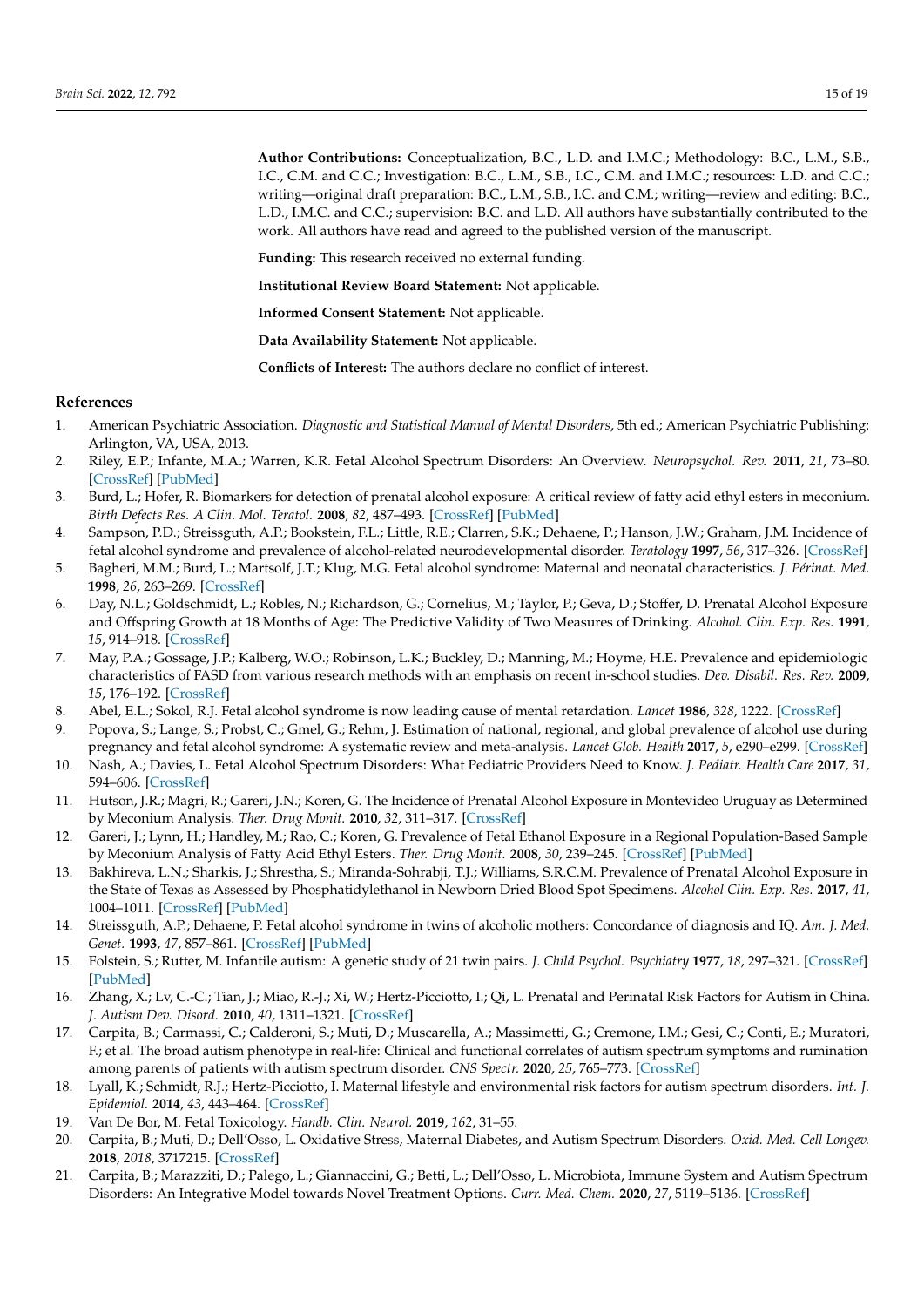- <span id="page-15-0"></span>22. Casanova, M.F. The Neuropathology of Autism. *Brain Pathol.* **2007**, *17*, 422–433. [\[CrossRef\]](http://doi.org/10.1111/j.1750-3639.2007.00100.x) [\[PubMed\]](http://www.ncbi.nlm.nih.gov/pubmed/17919128)
- <span id="page-15-24"></span>23. Trottier, G.; Srivastava, L.; Walker, C.D. Etiology of infantile autism: A review of recent advances in genetic and neurobiological research. *J. Psychiatry Neurosci.* **1999**, *24*, 103–115. [\[PubMed\]](http://www.ncbi.nlm.nih.gov/pubmed/10212552)
- <span id="page-15-1"></span>24. Dell'Osso, L.; Lorenzi, P.; Carpita, B. Autistic traits and illness trajectories. *Clin Pract. Epidemiol Men Health* **2019**, *15*, 94–98. [\[CrossRef\]](http://doi.org/10.2174/1745017901915010094) [\[PubMed\]](http://www.ncbi.nlm.nih.gov/pubmed/31819756)
- <span id="page-15-2"></span>25. Lange, S.; Rehm, J.; Anagnostou, E.; Popova, S. Prevalence of externalizing disorders and Autism Spectrum Disorders among children with Fetal Alcohol Spectrum Disorder: Systematic review and meta-analysis. *Biochem. Cell Biol.* **2018**, *96*, 241–251. [\[CrossRef\]](http://doi.org/10.1139/bcb-2017-0014)
- <span id="page-15-3"></span>26. Williams, G.; Oliver, J.M.; Allard, A.M.; Sears, L. Autism and Associated Medical and Familial Factors: A Case Control Study. *J. Dev. Phys. Disabil.* **2003**, *15*, 335–349. [\[CrossRef\]](http://doi.org/10.1023/A:1026310216069)
- <span id="page-15-4"></span>27. Visser, J.C.; Rommelse, N.; Vink, L.; Schrieken, M.; Oosterling, I.J.; Van Der Gaag, R.J.; Buitelaar, J.K. Narrowly Versus Broadly Defined Autism Spectrum Disorders: Differences in Pre- and Perinatal Risk Factors. *J. Autism Dev. Disord.* **2013**, *43*, 1505–1516. [\[CrossRef\]](http://doi.org/10.1007/s10803-012-1678-6) [\[PubMed\]](http://www.ncbi.nlm.nih.gov/pubmed/23076505)
- <span id="page-15-5"></span>28. Singer, A.B.; Aylsworth, A.S.; Cordero, C.; Croen, L.A.; DiGuiseppi, C.; Fallin, M.D.; Herring, A.H.; Hooper, S.R.; Pretzel, R.E.; Schieve, L.A.; et al. Prenatal Alcohol Exposure in Relation to Autism Spectrum Disorder: Findings from the Study to Explore Early Development (SEED). *Paediatr. Périnat. Epidemiol.* **2017**, *31*, 573–582. [\[CrossRef\]](http://doi.org/10.1111/ppe.12404) [\[PubMed\]](http://www.ncbi.nlm.nih.gov/pubmed/28881390)
- <span id="page-15-6"></span>29. Habbick, B.F.; Nanson, J.L.; Snyder, R.E.; Casey, R.E.; Schulman, A.L. Foetal alcohol syndrome in Saskatchewan: Unchanged incidence in a 20-year period. *Can. J. Public Health* **1996**, *87*, 204–207.
- <span id="page-15-7"></span>30. Aronson, M.; Hagberg, B.; Gillberg, C. Attention deficits and autistic spectrum problems in children exposed to alcohol during gestation: A follow-up study. *Dev. Med. Child Neurol.* **1997**, *39*, 583–587. [\[CrossRef\]](http://doi.org/10.1111/j.1469-8749.1997.tb07493.x)
- <span id="page-15-8"></span>31. O'Connor, M.J.; Shah, B.; Whaley, S.; Cronin, P.; Gunderson, B.; Graham, J. Psychiatric Illness in a Clinical Sample of Children with Prenatal Alcohol Exposure. *Am. J. Drug Alcohol Abus.* **2002**, *28*, 743–754. [\[CrossRef\]](http://doi.org/10.1081/ADA-120015880)
- <span id="page-15-9"></span>32. Green, C.R.; Mihic, A.M.; Nikkel, S.M.; Stade, B.C.; Rasmussen, C.; Munoz, D.P.; Reynolds, J.N. Executive function deficits in children with fetal alcohol spectrum disorders (FASD) measured using the Cambridge Neuropsychological Tests Automated Battery (CANTAB). *J. Child Psychol. Psychiatry* **2009**, *50*, 688–697. [\[CrossRef\]](http://doi.org/10.1111/j.1469-7610.2008.01990.x) [\[PubMed\]](http://www.ncbi.nlm.nih.gov/pubmed/19175817)
- <span id="page-15-10"></span>33. Bell, S.H.; Stade, B.; Reynolds, J.N.; Rasmussen, C.; Andrew, G.; Hwang, P.A.; Carlen, P.L. The Remarkably High Prevalence of Epilepsy and Seizure History in Fetal Alcohol Spectrum Disorders. *Alcohol. Clin. Exp. Res.* **2010**, *34*, 1084–1089. [\[CrossRef\]](http://doi.org/10.1111/j.1530-0277.2010.01184.x) [\[PubMed\]](http://www.ncbi.nlm.nih.gov/pubmed/20374205)
- <span id="page-15-11"></span>34. Landgren, M.; Svensson, L.; Strömland, K.; Grönlund, M.A. Prenatal Alcohol Exposure and Neurodevelopmental Disorders in Children Adopted from Eastern Europe. *Pediatrics* **2010**, *125*, e1178–e1185. [\[CrossRef\]](http://doi.org/10.1542/peds.2009-0712) [\[PubMed\]](http://www.ncbi.nlm.nih.gov/pubmed/20385628)
- <span id="page-15-12"></span>35. Eliasen, M.H.; Tolstrup, J.S.; Andersen, A.-M.N.; Grønbaek, M.; Olsen, J.; Strandberg-Larsen, K. Prenatal alcohol exposure and autistic spectrum disorders-a population-based prospective study of 80 552 children and their mothers. *Int. J. Epidemiol.* **2010**, *39*, 1074–1081. [\[CrossRef\]](http://doi.org/10.1093/ije/dyq056)
- <span id="page-15-13"></span>36. Stevens, S.A.; Nash, K.; Koren, G.; Rovet, J. Autism characteristics in children with fetal alcohol spectrum disorders. *Child Neuropsychol.* **2013**, *19*, 579–587. [\[CrossRef\]](http://doi.org/10.1080/09297049.2012.727791)
- <span id="page-15-14"></span>37. Chasnoff, I.J.; Wells, A.M.; King, L. Misdiagnosis and Missed Diagnoses in Foster and Adopted Children with Prenatal Alcohol Exposure. *Pediatrics* **2015**, *135*, 264–270. [\[CrossRef\]](http://doi.org/10.1542/peds.2014-2171)
- <span id="page-15-15"></span>38. Mukherjee, R.A.; Layton, M.; Yacoub, E.; Turk, J. Autism and autistic traits in people exposed to heavy prenatal alcohol: Data from a clinical series of 21 individuals and nested case control study. *Adv. Ment. Health Intellect. Disabil.* **2011**, *5*, 42–49. [\[CrossRef\]](http://doi.org/10.5042/amhid.2011.0015)
- <span id="page-15-16"></span>39. Mukherjee, R.A.; Cook, P.A.; Norgate, S.H.; Price, A.D. Neurodevelopmental outcomes in individuals with fetal alcohol spectrum disorder (FASD) with and without exposure to neglect: Clinical cohort data from a national FASD diagnostic clinic. *Alcohol* **2019**, *76*, 23–28. [\[CrossRef\]](http://doi.org/10.1016/j.alcohol.2018.06.002)
- <span id="page-15-17"></span>40. Gallagher, C.; McCarthy, F.P.; Ryan, R.M.; Khashan, A.S. Maternal Alcohol Consumption During Pregnancy and the Risk of Autism Spectrum Disorders in Offspring: A Retrospective Analysis of the Millennium Cohort Study. *J. Autism Dev. Disord.* **2018**, *48*, 3773–3782. [\[CrossRef\]](http://doi.org/10.1007/s10803-018-3626-6)
- <span id="page-15-18"></span>41. Olson, H.C.; Feldman, J.J.; Streissguth, A.P.; Sampson, P.D.; Bookstein, F.L. Neuropsychological deficits in adolescents with fetal alcohol syndrome: Clinical findings. *Alcohol. Clin. Exp. Res.* **1998**, *22*, 1998–2012. [\[CrossRef\]](http://doi.org/10.1097/00000374-199812000-00016)
- <span id="page-15-19"></span>42. Bishop, S.; Gahagan, S.; Lord, C. Re-examining the core features of autism: A comparison of autism spectrum disorder and fetal alcohol spectrum disorder. *J. Child Psychol. Psychiatry* **2007**, *48*, 1111–1121. [\[CrossRef\]](http://doi.org/10.1111/j.1469-7610.2007.01782.x) [\[PubMed\]](http://www.ncbi.nlm.nih.gov/pubmed/17995487)
- <span id="page-15-20"></span>43. Baron-Cohen, S.; Leslie, A.M.; Frith, U.T.A. Does the autistic child have a "theory of mind"? *Cognition* **1985**, *21*, 37–46. [\[CrossRef\]](http://doi.org/10.1016/0010-0277(85)90022-8)
- 44. Hoogenhout, M.; Malcolm-Smith, S. Theory of mind predicts severity level in autism. *Autism* **2017**, *21*, 242–252. [\[CrossRef\]](http://doi.org/10.1177/1362361316636758) [\[PubMed\]](http://www.ncbi.nlm.nih.gov/pubmed/27493232)
- <span id="page-15-21"></span>45. Rasmussen, C.; Wyper, K.; Talwar, V. The relation between theory of mind and executive functions in children with fetal alcohol spectrum disorders. *Can. J. Clin. Pharmacol. J.* **2009**, *16*, 370–380.
- <span id="page-15-22"></span>46. Thomas, S.E.; Kelly, S.J.; Mattson, S.N.; Riley, E.P. Comparison of social abilities of children with fetal alcohol syndrome to those of children with similar IQ scores and normal controls. *Alcohol Clin. Exp. Res.* **1998**, *22*, 528–533. [\[CrossRef\]](http://doi.org/10.1111/j.1530-0277.1998.tb03684.x)
- <span id="page-15-23"></span>47. Mattson, S.N.; Riley, E.P. Parent ratings of behavior in children with heavy prenatal alcohol exposure and IQ-matched controls. *Alcohol Clin. Exp. Res.* **2000**, *24*, 226–231. [\[CrossRef\]](http://doi.org/10.1111/j.1530-0277.2000.tb04595.x)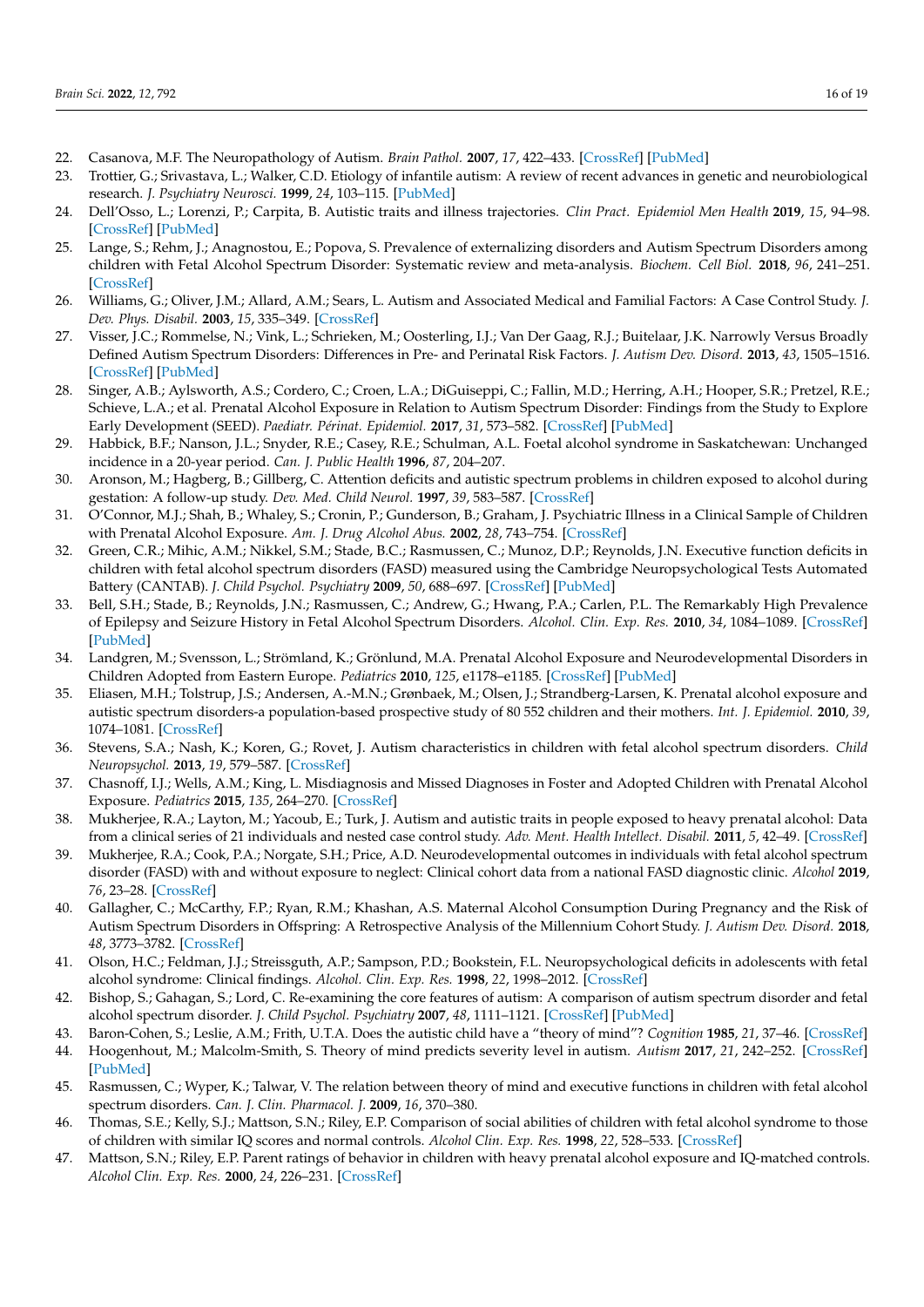- <span id="page-16-0"></span>48. Burd, L.; Klug, M.G.; Martsolf, J.T.; Kerbeshian, J. Fetal alcohol syndrome: Neuropsychiatric phenomics. *Neurotoxicol. Teratol.* **2003**, *25*, 697–705. [\[CrossRef\]](http://doi.org/10.1016/j.ntt.2003.07.014)
- <span id="page-16-1"></span>49. Steinhausen, H.-C.; Willms, J.; Metzke, C.W.; Spohr, H.-L. Behavioural phenotype in foetal alcohol syndrome and foetal alcohol effects. *Dev. Med. Child Neurol.* **2003**, *45*, 179–182. [\[CrossRef\]](http://doi.org/10.1111/j.1469-8749.2003.tb00927.x)
- <span id="page-16-2"></span>50. Ikonomidou, C.; Bittigau, P.; Ishimaru, M.J.; Wozniak, D.F.; Koch, C.; Genz, K.; Price, M.T.; Stefovska, V.; Hörster, F.; Tenkova, T.; et al. Ethanol-Induced Apoptotic Neurodegeneration and Fetal Alcohol Syndrome. *Science* **2000**, *287*, 1056–1060. [\[CrossRef\]](http://doi.org/10.1126/science.287.5455.1056)
- <span id="page-16-3"></span>51. Middleton, F.A.; Varlinskaya, E.; Mooney, S.M. Molecular Substrates of Social Avoidance Seen following Prenatal Ethanol Exposure and Its Reversal by Social Enrichment. *Dev. Neurosci.* **2012**, *34*, 115–128. [\[CrossRef\]](http://doi.org/10.1159/000337858)
- <span id="page-16-4"></span>52. Bauminger, N.; Solomon, M.; Rogers, S.J. Externalizing and internalizing behaviors in ASD. *Autism Res.* **2010**, *3*, 101–112. [\[CrossRef\]](http://doi.org/10.1002/aur.131) [\[PubMed\]](http://www.ncbi.nlm.nih.gov/pubmed/20575109)
- <span id="page-16-5"></span>53. Mahan, S.; Matson, J.L. Children and adolescents with autism spectrum disorders compared to typically developing controls on the Behavioral Assessment System for Children, Second Edition (BASC-2). *Res. Autism Spectr. Disord.* **2011**, *5*, 119–125. [\[CrossRef\]](http://doi.org/10.1016/j.rasd.2010.02.007)
- <span id="page-16-6"></span>54. Leyfer, O.T.; Folstein, S.E.; Bacalman, S.; Davis, N.O.; Dinh, E.; Morgan, J.; Tager-Flusberg, H.; Lainhart, J.E. Comorbid Psychiatric Disorders in Children with Autism: Interview Development and Rates of Disorders. *J. Autism Dev. Disord.* **2006**, *36*, 849–861. [\[CrossRef\]](http://doi.org/10.1007/s10803-006-0123-0) [\[PubMed\]](http://www.ncbi.nlm.nih.gov/pubmed/16845581)
- <span id="page-16-7"></span>55. Lidstone, D.E.; Miah, F.Z.; Poston, B.; Beasley, J.F.; Dufek, J.S. Manual dexterity in children with autism spectrum disorder: A cross-syndrome approach. *Res. Autism Spectr. Disord.* **2020**, *73*, 101546. [\[CrossRef\]](http://doi.org/10.1016/j.rasd.2020.101546)
- <span id="page-16-8"></span>56. Mughal, R.; Hill, C.M.; Joyce, A.; Dimitriou, D. Sleep and Cognition in Children with Fetal Alcohol Spectrum Disorders (FASD) and Children with Autism Spectrum Disorders (ASD). *Brain Sci.* **2020**, *10*, 863. [\[CrossRef\]](http://doi.org/10.3390/brainsci10110863)
- <span id="page-16-9"></span>57. Atta, C.A.M.; Fiest, K.M.; Frolkis, A.D.; Jette, N.; Pringsheim, T.; St Germaine-Smith, C.; Rajapakse, T.; Kaplan, G.G.; Metcalfe, A. Global birth prevalence of spina bifida by folic acid fortification status: A systematic review and meta-analysis. *Am. J. Public Health* **2016**, *106*, e24–e34. [\[CrossRef\]](http://doi.org/10.2105/AJPH.2015.302902)
- <span id="page-16-10"></span>58. Hamid, A.; Wani, N.A.; Kaur, J. New perspectives on folate transport in relation to alcoholism-induced folate malabsorption association with epigenome stability and cancer development. *FEBS J.* **2009**, *276*, 2175–2191. [\[CrossRef\]](http://doi.org/10.1111/j.1742-4658.2009.06959.x)
- <span id="page-16-11"></span>59. Gupta, K.K.; Gupta, V.K.; Shirasaka, T. An Update on Fetal Alcohol Syndrome—Pathogenesis, Risks, and Treatment. *Alcohol Clin. Exp. Res.* **2016**, *40*, 1594–1602. [\[CrossRef\]](http://doi.org/10.1111/acer.13135)
- <span id="page-16-12"></span>60. Kapur, B.M.; Baber, M. FASD: Folic acid and formic acid—An unholy alliance in the alcohol abusing mother. *Biochem. Cell Biol.* **2018**, *96*, 189–197. [\[CrossRef\]](http://doi.org/10.1139/bcb-2017-0079)
- <span id="page-16-13"></span>61. Hutson, J.R.; Stade, B.; Lehotay, D.C.; Collier, C.P.; Kapur, B.M. Folic Acid Transport to the Human Fetus Is Decreased in Pregnancies with Chronic Alcohol Exposure. *PLoS ONE* **2012**, *7*, e38057. [\[CrossRef\]](http://doi.org/10.1371/journal.pone.0038057)
- <span id="page-16-14"></span>62. Schmidt, R.; Hansen, R.L.; Hartiala, J.; Allayee, H.; Schmidt, L.C.; Tancredi, D.; Tassone, F.; Hertz-Picciotto, I. Prenatal Vitamins, One-carbon Metabolism Gene Variants, and Risk for Autism. *Epidemiology* **2011**, *22*, 476–485. [\[CrossRef\]](http://doi.org/10.1097/EDE.0b013e31821d0e30) [\[PubMed\]](http://www.ncbi.nlm.nih.gov/pubmed/21610500)
- <span id="page-16-15"></span>63. Surén, P.; Roth, C.; Bresnahan, M.; Haugen, M.; Hornig, M.; Hirtz, D.; Lie, K.K.; Lipkin, W.I.; Magnus, P.; Reichborn-Kjennerud, T.; et al. Association Between Maternal Use of Folic Acid Supplements and Risk of Autism Spectrum Disorders in Children. *JAMA* **2013**, *309*, 570–577. [\[CrossRef\]](http://doi.org/10.1001/jama.2012.155925) [\[PubMed\]](http://www.ncbi.nlm.nih.gov/pubmed/23403681)
- <span id="page-16-16"></span>64. Hoxha, B.; Hoxha, M.; Domi, E.; Gervasoni, J.; Persichilli, S.; Malaj, V.; Zappacosta, B. Folic Acid and Autism: A Systematic Review of the Current State of Knowledge. *Cells* **2021**, *10*, 1976. [\[CrossRef\]](http://doi.org/10.3390/cells10081976)
- <span id="page-16-17"></span>65. Virk, J.; Liew, Z.; Olsen, J.; Nohr, E.; Catov, J.M.; Ritz, B. Preconceptional and prenatal supplementary folic acid and multivitamin intake and autism spectrum disorders. *Autism* **2015**, *20*, 710–718. [\[CrossRef\]](http://doi.org/10.1177/1362361315604076) [\[PubMed\]](http://www.ncbi.nlm.nih.gov/pubmed/26408631)
- <span id="page-16-18"></span>66. Egorova, O.; Myte, R.; Schneede, J.; Hägglöf, B.; Bölte, S.; Domellöf, E.; Ivars A'Roch, B.; Elgh, F.; Ueland, P.M.; Silfverdal, S.A. Maternal blood folate status during early pregnancy and occurrence of autism spectrum disorder in offspring: A study of 62 serum biomarkers. *Mol. Autism* **2020**, *11*, 1–15. [\[CrossRef\]](http://doi.org/10.1186/s13229-020-0315-z)
- <span id="page-16-19"></span>67. Ramaekers, V.T.; Rothenberg, S.P.; Sequeira, J.M.; Opladen, T.; Blau, N.; Quadros, E.V.; Selhub, J. Autoantibodies to Folate Receptors in the Cerebral Folate Deficiency Syndrome. *N. Engl. J. Med.* **2005**, *352*, 1985–1991. [\[CrossRef\]](http://doi.org/10.1056/NEJMoa043160)
- <span id="page-16-20"></span>68. Hertz-Picciotto, I.; Schmidt, R.; Krakowiak, P. Understanding environmental contributions to autism: Causal concepts and the state of science. *Autism Res.* **2018**, *11*, 554–586. [\[CrossRef\]](http://doi.org/10.1002/aur.1938)
- <span id="page-16-21"></span>69. Varadinova, M.; Boyadjieva, N. Epigenetic mechanisms: A possible link between autism spectrum disorders and fetal alcohol spectrum disorders. *Pharmacol. Res.* **2015**, *102*, 71–80. [\[CrossRef\]](http://doi.org/10.1016/j.phrs.2015.09.011)
- <span id="page-16-22"></span>70. Schanen, N.C. Epigenetics of autism spectrum disorders. *Hum. Mol. Genet.* **2006**, *15*, R138–R150. [\[CrossRef\]](http://doi.org/10.1093/hmg/ddl213)
- <span id="page-16-23"></span>71. Liu, Y.; Balaraman, Y.; Wang, G.; Nephew, K.P.; Zhou, F.C. Alcohol exposure alters DNA methylation profiles in mouse embryos at early neurulation. *Epigenetics* **2009**, *4*, 500–511. [\[CrossRef\]](http://doi.org/10.4161/epi.4.7.9925)
- <span id="page-16-24"></span>72. Garro, A.J.; McBeth, D.L.; Lima, V.; Lieber, C.S. Ethanol Consumption Inhibits Fetal DNA Methylation in Mice: Implications for the Fetal Alcohol Syndrome. *Alcohol Clin. Exp. Res.* **1991**, *15*, 395–398. [\[CrossRef\]](http://doi.org/10.1111/j.1530-0277.1991.tb00536.x) [\[PubMed\]](http://www.ncbi.nlm.nih.gov/pubmed/1877725)
- <span id="page-16-25"></span>73. Haycock, P.C. Fetal Alcohol Spectrum Disorders: The Epigenetic Perspective1. *Biol. Reprod.* **2009**, *81*, 607–617. [\[CrossRef\]](http://doi.org/10.1095/biolreprod.108.074690) [\[PubMed\]](http://www.ncbi.nlm.nih.gov/pubmed/19458312)
- <span id="page-16-26"></span>74. Laufer, B.I.; Mantha, K.; Kleiber, M.L.; Diehl, E.J.; Addison, S.M.F.; Singh, S.M. Long-lasting alterations to DNA methylation and ncRNAs could underlie the effects of fetal alcohol exposure in mice. *Dis. Model. Mech.* **2013**, *6*, 977–992. [\[CrossRef\]](http://doi.org/10.1242/dmm.010975) [\[PubMed\]](http://www.ncbi.nlm.nih.gov/pubmed/23580197)
- <span id="page-16-27"></span>75. Hicks, S.D.; Middleton, F.A.; Miller, M.W. Ethanol-induced methylation of cell cycle genes in neural stem cells. *J. Neurochem.* **2010**, *114*, 1767–1780. [\[CrossRef\]](http://doi.org/10.1111/j.1471-4159.2010.06886.x) [\[PubMed\]](http://www.ncbi.nlm.nih.gov/pubmed/20626555)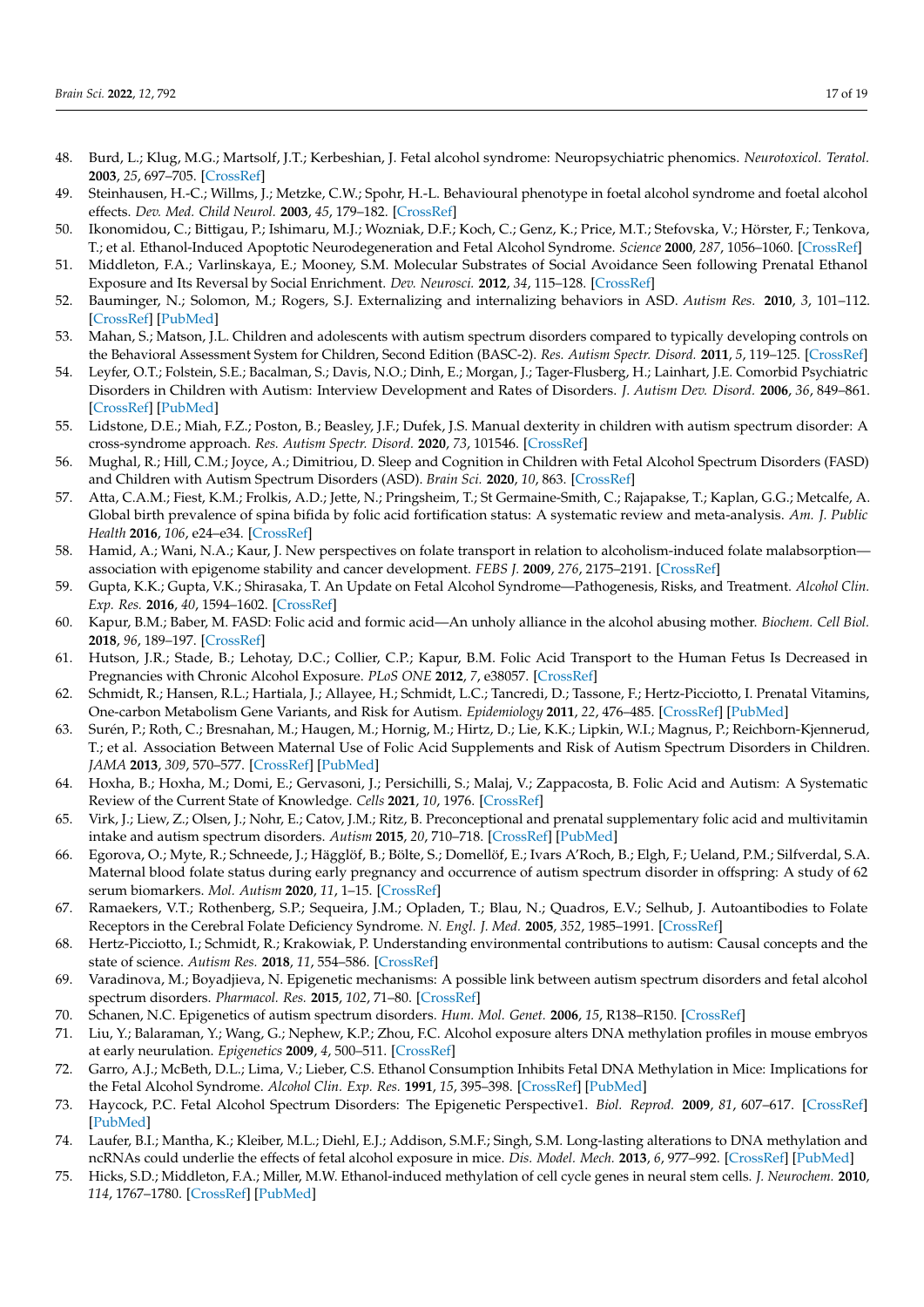- <span id="page-17-0"></span>76. Perkins, A.; Lehmann, C.; Lawrence, R.C.; Kelly, S.J. Alcohol exposure during development: Impact on the epigenome. *Int. J. Dev. Neurosci.* **2013**, *31*, 391–397. [\[CrossRef\]](http://doi.org/10.1016/j.ijdevneu.2013.03.010)
- <span id="page-17-1"></span>77. Banik, A.; Kandilya, D.; Ramya, S.; Stünkel, W.; Chong, Y.S.; Dheen, S.T. Maternal Factors that Induce Epigenetic Changes Contribute to Neurological Disorders in Offspring. *Genes* **2017**, *8*, 150. [\[CrossRef\]](http://doi.org/10.3390/genes8060150)
- 78. Samaco, R.C.; Nagarajan, R.P.; Braunschweig, D.; LaSalle, J.M. Multiple pathways regulate MeCP2 expression in normal brain development and exhibit defects in autism-spectrum disorders. *Hum. Mol. Genet.* **2004**, *13*, 629–639. [\[CrossRef\]](http://doi.org/10.1093/hmg/ddh063)
- <span id="page-17-2"></span>79. Nagarajan, R.P.; Hogart, A.R.; Gwye, Y.; Martin, M.R.; LaSalle, J.M. Reduced MeCP2 Expression is Frequent in Autism Frontal Cortex and Correlates with Aberrant MECP2 Promoter Methylation. *Epigenetics* **2006**, *1*, 172–182. [\[CrossRef\]](http://doi.org/10.4161/epi.1.4.3514)
- <span id="page-17-3"></span>80. Zhou, F.C.; Balaraman, Y.; Teng, M.; Liu, Y.; Singh, R.P.; Nephew, K.P. Alcohol Alters DNA Methylation Patterns and Inhibits Neural Stem Cell Differentiation. *Alcohol. Clin. Exp. Res.* **2011**, *35*, 735–746. [\[CrossRef\]](http://doi.org/10.1111/j.1530-0277.2010.01391.x)
- <span id="page-17-4"></span>81. Zhou, F.C.; Zhao, Q.; Liu, Y.; Goodlett, C.R.; Liang, T.; McClintick, J.N.; Edenberg, H.J.; Li, L. Alteration of gene expression by alcohol exposure at early neurulation. *BMC Genom.* **2011**, *12*, 124. [\[CrossRef\]](http://doi.org/10.1186/1471-2164-12-124)
- <span id="page-17-5"></span>82. Hof, P.R.; Knabe, R.; Bovier, P.; Bouras, C. Neuropathological observations in a case of autism presenting with self-injury behavior. *Acta Neuropathol.* **1991**, *82*, 321–326. [\[CrossRef\]](http://doi.org/10.1007/BF00308819) [\[PubMed\]](http://www.ncbi.nlm.nih.gov/pubmed/1759563)
- <span id="page-17-6"></span>83. Masi, A.; Quintana, D.S.; Glozier, N.; Lloyd, A.R.; Hickie, I.B.; Guastella, A.J. Cytokine aberrations in autism spectrum disorder: A systematic review and meta-analysis. *Mol. Psychiatry* **2015**, *20*, 440–446. [\[CrossRef\]](http://doi.org/10.1038/mp.2014.59) [\[PubMed\]](http://www.ncbi.nlm.nih.gov/pubmed/24934179)
- <span id="page-17-7"></span>84. Vargas, D.L.; Nascimbene, C.; Krishnan, C.; Zimmerman, A.W.; Pardo, C.A. Neuroglial activation and neuroinflammation in the brain of patients with autism. *Ann. Neurol.* **2005**, *57*, 67–81. [\[CrossRef\]](http://doi.org/10.1002/ana.20315) [\[PubMed\]](http://www.ncbi.nlm.nih.gov/pubmed/15546155)
- <span id="page-17-8"></span>85. Savino, R.; Carotenuto, M.; Polito, A.; Di Noia, S.; Albenzio, M.; Scarinci, A.; Ambrosi, A.; Sessa, F.; Tartaglia, N.; Messina, G. Analyzing the Potential Biological Determinants of Autism Spectrum Disorder: From Neuroinflammation to the Kynurenine Pathway. *Brain Sci.* **2020**, *10*, 631. [\[CrossRef\]](http://doi.org/10.3390/brainsci10090631)
- <span id="page-17-9"></span>86. Dufour-Rainfray, D.; Vourc'H, P.; Tourlet, S.; Guilloteau, D.; Chalon, S.; Andres, C.R. Fetal exposure to teratogens: Evidence of genes involved in autism. *Neurosci. Biobehav. Rev.* **2011**, *35*, 1254–1265. [\[CrossRef\]](http://doi.org/10.1016/j.neubiorev.2010.12.013) [\[PubMed\]](http://www.ncbi.nlm.nih.gov/pubmed/21195109)
- <span id="page-17-10"></span>87. Bhatia, S.; Drake, D.M.; Miller, L.; Wells, P.G. Oxidative stress and DNA damage in the mechanism of fetal alcohol spectrum disorders. *Birth Defects Res.* **2019**, *111*, 714–748. [\[CrossRef\]](http://doi.org/10.1002/bdr2.1509)
- <span id="page-17-12"></span>88. Brocardo, P.S.; Gil-Mohapela, J.; Christiea, B.R. The role of oxidative stress in fetal alcohol spectrum disorders. *Brain. Res. Rev.* **2011**, *67*, 209–225. [\[CrossRef\]](http://doi.org/10.1016/j.brainresrev.2011.02.001)
- <span id="page-17-11"></span>89. Goodlett, C.R.; Horn, K.H.; Zhou, F.C. Alcohol Teratogenesis: Mechanisms of Damage and Strategies for Intervention. *Exp. Biol. Med.* **2011**, *230*, 394–406. [\[CrossRef\]](http://doi.org/10.1177/15353702-0323006-07)
- <span id="page-17-13"></span>90. Luo, J. Autophagy and ethanol neurotoxicity. *Autophagy* **2014**, *10*, 2099–2108. [\[CrossRef\]](http://doi.org/10.4161/15548627.2014.981916)
- <span id="page-17-14"></span>91. Ehrhart, F.; Roozen, S.; Verbeek, J.; Koek, G.; Kok, G.; Van Kranen, H.; Evelo, C.; Curfs, L.M.G. Review and gap analysis: Molecular pathways leading to fetal alcohol spectrum disorders. *Mol. Psychiatry* **2017**, *24*, 10–17. [\[CrossRef\]](http://doi.org/10.1038/s41380-018-0095-4)
- <span id="page-17-15"></span>92. Da Lee, R.; An, S.M.; Kim, S.S.; Rhee, G.S.; Kwack, S.J.; Seok, J.H.; Chae, S.Y.; Park, C.H.; Choi, Y.W.; Kim, H.S.; et al. Neurotoxic Effects of Alcohol and Acetaldehyde During Embryonic Development. *J. Toxicol. Environ. Health A* **2005**, *68*, 2147–2162. [\[CrossRef\]](http://doi.org/10.1080/15287390500177255) [\[PubMed\]](http://www.ncbi.nlm.nih.gov/pubmed/16326430)
- <span id="page-17-16"></span>93. Ahluwalia, B.; Wesley, B.; Adeyiga, O.; Smith, D.M.; Da-Silva, A.; Rajguru, S. Alcohol modulates cytokine secretion and synthesis in human fetus: An in vivo and in vitro study. *Alcohol* **2000**, *21*, 207–213. [\[CrossRef\]](http://doi.org/10.1016/S0741-8329(00)00076-8)
- 94. Drew, D.P.; Johnson, J.W.; Douglas, C.J.; Phelen, D.K.; Kane, J.M.C. Pioglitazone Blocks Ethanol Induction of Microglial Activation and Immune Responses in the Hippocampus, Cerebellum, and Cerebral Cortex in a Mouse Model of Fetal Alcohol Spectrum Disorders. *Alcohol Clin. Exp. Res.* **2015**, *39*, 445–454. [\[CrossRef\]](http://doi.org/10.1111/acer.12639) [\[PubMed\]](http://www.ncbi.nlm.nih.gov/pubmed/25703036)
- <span id="page-17-18"></span>95. Sowell, K.; Uriu-Adams, J.; Van de Water, J.; Chambers, C.D.; Coles, C.; Kable, J.; Yevtushok, L.; Zymak-Zakutnya, N.; Wertelecki, W.; Keen, C. Implications of altered maternal cytokine concentrations on infant outcomes in children with prenatal alcohol exposure. *Alcohol* **2017**, *68*, 49–58. [\[CrossRef\]](http://doi.org/10.1016/j.alcohol.2017.08.006)
- <span id="page-17-17"></span>96. King, C.R. A novel embryological theory of autism causation involving endogenous biochemicals capable of initiating cellular gene transcription: A possible link between twelve autism risk factors and the autism 'epidemic'. *Med. Hypotheses* **2011**, *76*, 653–660. [\[CrossRef\]](http://doi.org/10.1016/j.mehy.2011.01.024)
- <span id="page-17-19"></span>97. Iwasa, F.; Galbraith, R.A.; Sassa, S. Effects of dimethyl sulphoxide on the synthesis of plasma proteins in the human hepatoma HepG2. Induction of an acute-phase-like reaction. *Biochem. J.* **1988**, *253*, 927–930. [\[CrossRef\]](http://doi.org/10.1042/bj2530927)
- <span id="page-17-20"></span>98. Reynolds, J.D.; Brien, F.J. Ethanol neurobehavioural teratogenesisnand the role of bglutamate in the fetal hippocampus. *Candian J. Physiol. Pharm.* **1994**, *73*, 1209–1223. [\[CrossRef\]](http://doi.org/10.1139/y95-173)
- <span id="page-17-21"></span>99. McDonald, J.W.; Johnston, M.V. Physiological and pathophysiological roles of excitatory amino acids during central nervous system development. *Brain Res. Rev.* **1990**, *15*, 41–70. [\[CrossRef\]](http://doi.org/10.1016/0165-0173(90)90011-C)
- <span id="page-17-22"></span>100. Samuelson, D.R.; Gu, M.; Shellito, J.E.; Molina, P.E.; Taylor, C.M.; Luo, M.; Welsh, D.A. Intestinal Microbial Products from Alcohol-Fed Mice Contribute to Intestinal Permeability and Peripheral Immune Activation. *Alcohol. Clin. Exp. Res.* **2019**, *43*, 2122–2133. [\[CrossRef\]](http://doi.org/10.1111/acer.14176)
- 101. Bajaj, J.S. Alcohol, liver disease and the gut microbiota. *Nat. Rev. Gastroenterol. Hepatol.* **2019**, *16*, 235–246. [\[CrossRef\]](http://doi.org/10.1038/s41575-018-0099-1)
- <span id="page-17-23"></span>102. Duan, Y.; Llorente, C.; Lang, S.; Brandl, K.; Chu, H.; Jiang, L.; White, R.C.; Clarke, T.H.; Nguyen, K.; Torralba, M.; et al. Bacteriophage targeting of gut bacterium attenuates alcoholic liver disease. *Nature* **2019**, *575*, 505–511. [\[CrossRef\]](http://doi.org/10.1038/s41586-019-1742-x) [\[PubMed\]](http://www.ncbi.nlm.nih.gov/pubmed/31723265)
- 103. Szabo, G. Gut–Liver Axis in Alcoholic Liver Disease. *Gastroenterology* **2015**, *148*, 30–36. [\[CrossRef\]](http://doi.org/10.1053/j.gastro.2014.10.042) [\[PubMed\]](http://www.ncbi.nlm.nih.gov/pubmed/25447847)